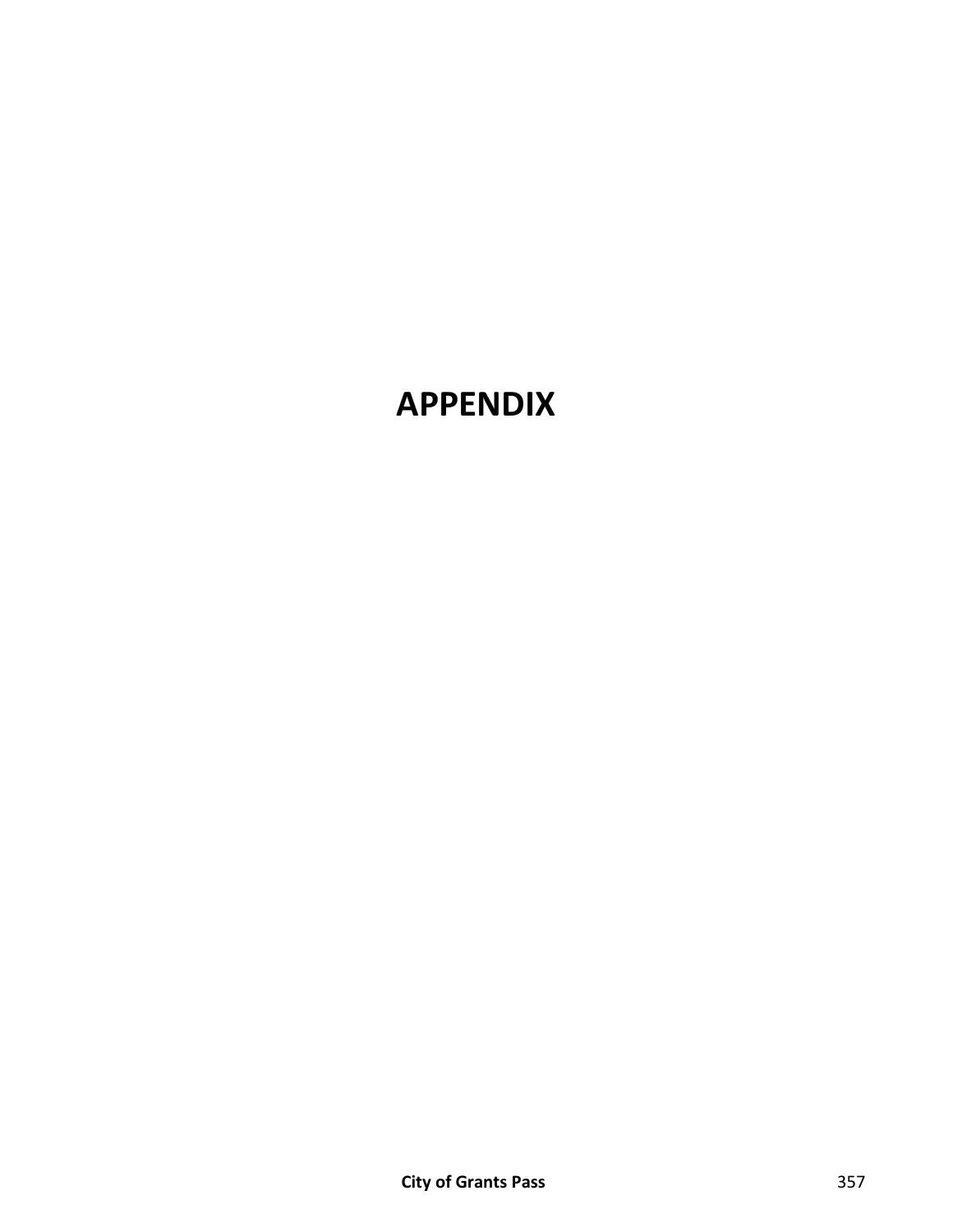$\mathcal{L}(\mathcal{A})$ 

| Summary of Resources by Fund & Source for Fiscal Year 2019 Projected |            |                |                |              |                   |                |              |            |  |  |  |
|----------------------------------------------------------------------|------------|----------------|----------------|--------------|-------------------|----------------|--------------|------------|--|--|--|
|                                                                      |            | <b>Special</b> | Debt           | Capital      |                   | Intergov.      |              |            |  |  |  |
|                                                                      | General    | Revenue        | <b>Service</b> | Construction | <b>Enterprise</b> | <b>Service</b> | <b>Trust</b> |            |  |  |  |
|                                                                      | Fund       | <b>Funds</b>   | <b>Funds</b>   | <b>Funds</b> | <b>Funds</b>      | <b>Funds</b>   | <b>Funds</b> | Total      |  |  |  |
|                                                                      |            |                |                |              |                   |                |              |            |  |  |  |
| <b>Property Taxes</b>                                                | 17,843,173 | 0              | 772,800        | 0            | $\mathbf 0$       | 0              | 0            | 18,615,973 |  |  |  |
| Taxes Other than Property                                            | 4,181,179  | 1,533,550      | 0              | 0            | 0                 | 0              | 0            | 5,714,729  |  |  |  |
| Licenses & Permits                                                   | 396,250    | 12,500         | 0              | 0            | 0                 | 0              | 0            | 408,750    |  |  |  |
| Fines & Forfeitures                                                  | 190,000    | 0              | 0              | 0            | 0                 | 0              | 0            | 190,000    |  |  |  |
| Revenue From Other Agencies                                          | 1,904,122  | 2,507,362      | 0              | 995,500      | $\Omega$          | 4,200          | 0            | 5,411,184  |  |  |  |
| Use of Assets                                                        | 96,500     | 25,700         | 3,000          | 44,200       | 43,000            | 114,700        | 27,300       | 354,400    |  |  |  |
| Fees & Charges                                                       | 1,337,370  | 1,233,994      | 0              | 362,000      | 14,249,890        | 53,500         | 0            | 17,236,754 |  |  |  |
| Other Revenue                                                        | 380,800    | 113,600        | 580,000        | 0            | 52,187            | 534,832        | 361,000      | 2,022,419  |  |  |  |
| Direct Charges for Service                                           | 0          | 0              | 0              | 0            | 20,000            | 5,370,957      | 0            | 5,390,957  |  |  |  |
| <b>Administrative Charges</b>                                        | $\Omega$   | 0              | 0              | $\Omega$     | 0                 | 5,021,389      | 0            | 5,021,389  |  |  |  |
| Transfers In                                                         | 1,272,400  | 340,000        | 0              | 1,965,751    | 4,125,000         | 0              | 0            | 7,703,151  |  |  |  |
|                                                                      |            |                |                |              |                   |                |              |            |  |  |  |
| <b>Total Current Revenues</b>                                        | 27,601,794 | 5,766,706      | 1,355,800      | 3,367,451    | 18,490,077        | 11,099,578     | 388,300      | 68,069,706 |  |  |  |
| <b>Beginning Resources</b>                                           | 7,540,717  | 2,068,147      | 62,826         | 3,978,106    | 4,663,464         | 4,488,236      | 194,865      | 22,996,361 |  |  |  |
| <b>Total Resources</b>                                               | 35,142,511 | 7,834,853      | 1,418,626      | 7,345,557    | 23,153,541        | 15,587,814     | 583,165      | 91,066,067 |  |  |  |

#### **Summary of Requirements by Fund & Major Object for Fiscal Year 2019 Projected**

|                                 |            | <b>Special</b> | Debt           | Capital      |                   | Intergov.      |              |            |
|---------------------------------|------------|----------------|----------------|--------------|-------------------|----------------|--------------|------------|
|                                 | General    | Revenue        | <b>Service</b> | Construction | <b>Enterprise</b> | <b>Service</b> | <b>Trust</b> |            |
|                                 | Fund       | <b>Funds</b>   | <b>Funds</b>   | <b>Funds</b> | <b>Funds</b>      | <b>Funds</b>   | <b>Fund</b>  | Total      |
|                                 |            |                |                |              |                   |                |              |            |
| <b>Personnel Services</b>       | 19,121,226 | 828,656        | 0              | 0            | 3,265,236         | 5,535,607      | 0            | 28,750,725 |
| Materials and Supplies          | 716,175    | 102,620        | 0              | 0            | 1,046,197         | 531,842        | 0            | 2,396,834  |
| <b>Contractual Services</b>     | 6,148,320  | 2,074,162      | 6,500          | 0            | 2,379,612         | 2,995,012      | 386,000      | 13,989,606 |
| Direct Charges for Services     | 907,013    | 470,344        | 5,000          | 0            | 1,019,730         | 547,074        | 12,500       | 2,961,661  |
| Capital Outlay                  | 73,000     | 534,473        | 0              | 7,345,557    | 7,426,608         | 1,182,000      | 0            | 16,561,638 |
| <b>Indirect Charges</b>         | 2,492,842  | 224,500        | 0              | 0            | 791,200           | 324,600        | 0            | 3,833,142  |
| <b>Operating Expenditures</b>   | 29,458,576 | 4,234,755      | 11,500         | 7,345,557    | 15,928,583        | 11,116,135     | 398,500      | 68,493,606 |
| <b>Other Requirements</b>       |            |                |                |              |                   |                |              |            |
| Debt Service                    | 450,000    | $\Omega$       | 870,800        | 0            | 992,023           | $\Omega$       | 0            | 2,312,823  |
| <b>Transfers Out</b>            | 460,000    | 2,466,400      | 500,000        | 0            | 4,200,000         | 76,751         | 0            | 7,703,151  |
| <b>Total Other Expenditures</b> | 910,000    | 2,466,400      | 1,370,800      | 0            | 5,192,023         | 76,751         | 0            | 10,015,974 |
| Contingencies                   | 3,809,474  | 1,133,698      | 11,326         | 0            | 2,032,935         | 2,612,337      | 0            | 9,599,770  |
| <b>Ending Balance</b>           | 964,461    | 0              | 25,000         | 0            | 0                 | 1,782,591      | 184,665      | 2,956,717  |
| <b>Total Requirements</b>       | 35,142,511 | 7,834,853      | 1,418,626      | 7,345,557    | 23,153,541        | 15,587,814     | 583,165      | 91,066,067 |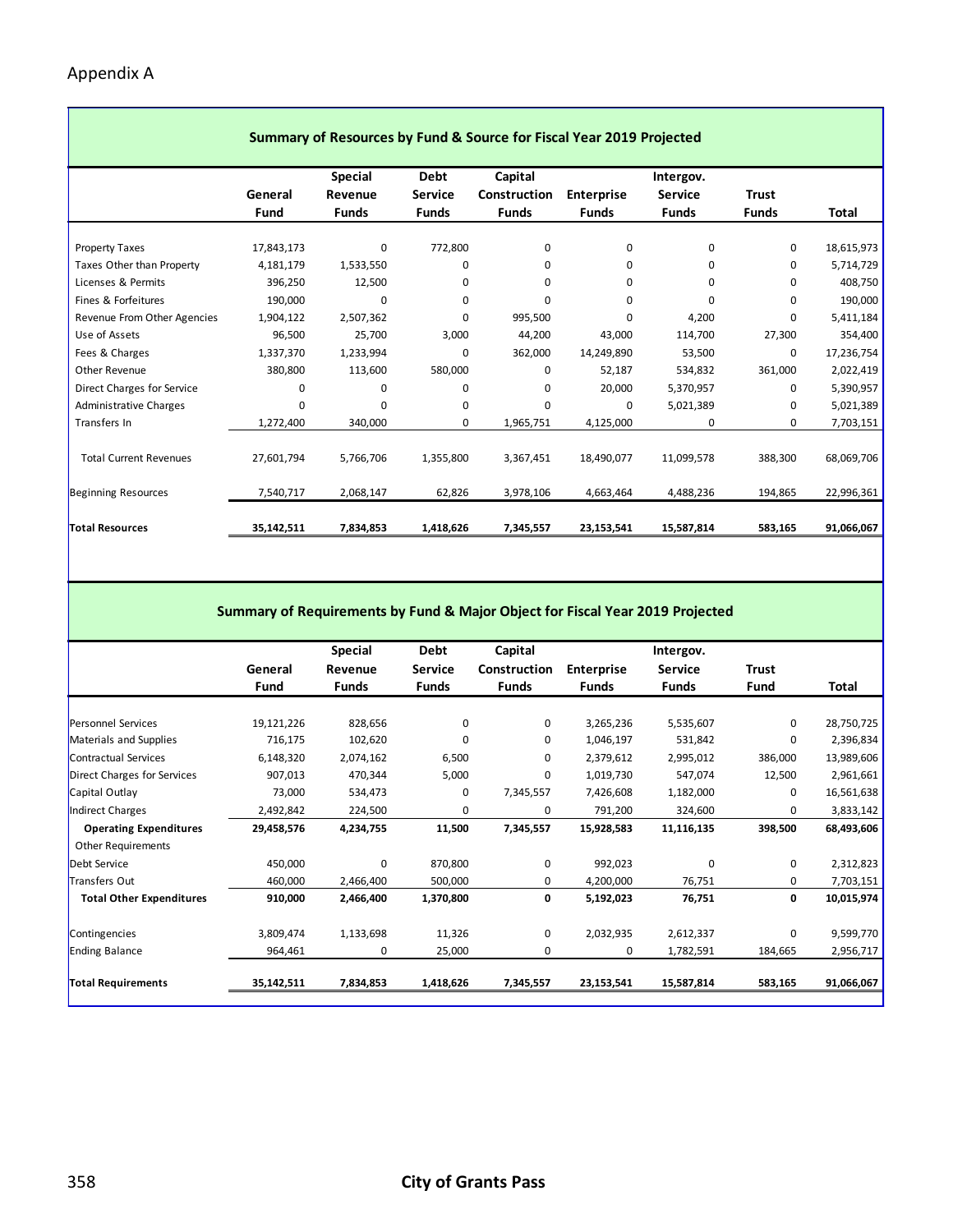٦

| Summary of Resources by Fund & Source for Fiscal Year 2018 Adopted |            |                |                |              |                   |                |              |              |  |  |  |
|--------------------------------------------------------------------|------------|----------------|----------------|--------------|-------------------|----------------|--------------|--------------|--|--|--|
|                                                                    |            | <b>Special</b> | Debt           | Capital      |                   | Intergov.      |              |              |  |  |  |
|                                                                    | General    | Revenue        | <b>Service</b> | Construction | <b>Enterprise</b> | <b>Service</b> | <b>Trust</b> |              |  |  |  |
|                                                                    | Fund       | <b>Funds</b>   | <b>Funds</b>   | <b>Funds</b> | <b>Funds</b>      | <b>Funds</b>   | <b>Fund</b>  | <b>Total</b> |  |  |  |
|                                                                    |            |                |                |              |                   |                |              |              |  |  |  |
| <b>Property Taxes</b>                                              | 17,491,290 | $\mathbf 0$    | 1,162,600      | $\mathbf 0$  | $\mathbf 0$       | $\Omega$       | 0            | 18,653,890   |  |  |  |
| Taxes Other than Property                                          | 4,089,214  | 1,511,650      | 0              | 0            | $\mathbf 0$       | 0              | 0            | 5,600,864    |  |  |  |
| Licenses & Permits                                                 | 396,250    | 12,500         | $\mathbf 0$    | $\Omega$     | 0                 | $\Omega$       | 0            | 408,750      |  |  |  |
| Fines & Forfeitures                                                | 190,000    | $\mathbf 0$    | $\mathbf 0$    | $\Omega$     | $\mathbf 0$       | $\Omega$       | 0            | 190,000      |  |  |  |
| Revenue From Other Agencies                                        | 1,786,382  | 2,515,748      | 0              | 4,007,500    | $\Omega$          | 15,100         | 0            | 8,324,730    |  |  |  |
| Use of Assets                                                      | 101,500    | 28,700         | 3,000          | 1,123,509    | 43,000            | 71,800         | 27,300       | 1,398,809    |  |  |  |
| Fees & Charges                                                     | 1,337,370  | 1,224,425      | $\mathbf 0$    | 364,000      | 13,806,850        | 53,500         | 0            | 16,786,145   |  |  |  |
| Other Revenue                                                      | 1,811,800  | 113,600        | 585,000        | 3,112,000    | 14,052,187        | 84,832         | 361,000      | 20,120,419   |  |  |  |
| Direct Charges for Service                                         | 0          | $\mathbf 0$    | 0              | $\Omega$     | 20,000            | 4,687,137      | 0            | 4,707,137    |  |  |  |
| <b>Administrative Charges</b>                                      | 0          | $\Omega$       | $\mathbf 0$    | $\Omega$     | $\mathbf 0$       | 4,856,906      | 0            | 4,856,906    |  |  |  |
| Transfers In                                                       | 1,316,700  | 340,000        | 0              | 4,902,800    | 4,755,000         | 25,000         | 0            | 11,339,500   |  |  |  |
| <b>Total Current Revenues</b>                                      | 28,520,506 | 5,746,623      | 1,750,600      | 13,509,809   | 32,677,037        | 9,794,275      | 388,300      | 92,387,150   |  |  |  |
| <b>Beginning Resources</b>                                         | 10,863,477 | 3,658,887      | 144,826        | 8,628,687    | 19,171,458        | 9,964,028      | 205,065      | 52,636,428   |  |  |  |
| <b>Total Resources</b>                                             | 39,383,983 | 9,405,510      | 1,895,426      | 22,138,496   | 51,848,495        | 19,758,303     | 593,365      | 145,023,578  |  |  |  |

#### **Summary of Requirements by Fund & Major Object for Fiscal Year 2018 Adopted**

|                                 |            | <b>Special</b> | Debt           | Capital      |                   | Intergov.      |              |             |
|---------------------------------|------------|----------------|----------------|--------------|-------------------|----------------|--------------|-------------|
|                                 | General    | Revenue        | <b>Service</b> | Construction | <b>Enterprise</b> | <b>Service</b> | <b>Trust</b> |             |
|                                 | Fund       | <b>Funds</b>   | <b>Funds</b>   | <b>Funds</b> | <b>Funds</b>      | <b>Funds</b>   | Fund         | Total       |
|                                 |            |                |                |              |                   |                |              |             |
| Personnel Services              | 18,285,610 | 797,147        | 0              | 0            | 3,071,901         | 5,476,417      | $\mathbf{0}$ | 27,631,075  |
| Materials and Supplies          | 714,700    | 104,120        | 0              | 0            | 1,048,247         | 532,442        | 0            | 2,399,509   |
| Contractual Services            | 6,039,351  | 2,160,426      | 8,000          | 0            | 2,355,215         | 7,364,000      | 386,000      | 18,312,992  |
| Direct Charges for Services     | 822,299    | 383,770        | 5,000          | 0            | 908,693           | 530,208        | 12,500       | 2,662,470   |
| Capital Outlay                  | 176,500    | 1,309,973      | 0              | 20,678,496   | 35,910,400        | 861,000        | 0            | 58,936,369  |
| Indirect Charges                | 2,449,206  | 193,000        | 0              | 0            | 758,600           | 316,000        | 0            | 3,716,806   |
| <b>Operating Expenditures</b>   | 28,487,666 | 4,948,436      | 13,000         | 20,678,496   | 44,053,056        | 15,080,067     | 398,500      | 113,659,221 |
| <b>Other Requirements</b>       |            |                |                |              |                   |                |              |             |
| Debt Service                    | 0          | $\Omega$       | 1,319,600      | 1,460,000    | 992,583           | $\Omega$       | $\mathbf{0}$ | 3,772,183   |
| Transfers Out                   | 3,355,600  | 2,813,900      | 500,000        | 0            | 4,480,000         | 190,000        | 0            | 11,339,500  |
| <b>Total Other Expenditures</b> | 3,355,600  | 2,813,900      | 1,819,600      | 1,460,000    | 5,472,583         | 190,000        | 0            | 15,111,683  |
| Contingencies                   | 4,006,533  | 1,643,174      | 12,826         | 0            | 2,322,856         | 2,911,006      | 0            | 10,896,395  |
| <b>Ending Balance</b>           | 3,534,184  | 0              | 50,000         | 0            | 0                 | 1,577,230      | 194,865      | 5,356,279   |
| <b>Total Requirements</b>       | 39,383,983 | 9,405,510      | 1,895,426      | 22,138,496   | 51,848,495        | 19,758,303     | 593,365      | 145,023,578 |
|                                 |            |                |                |              |                   |                |              |             |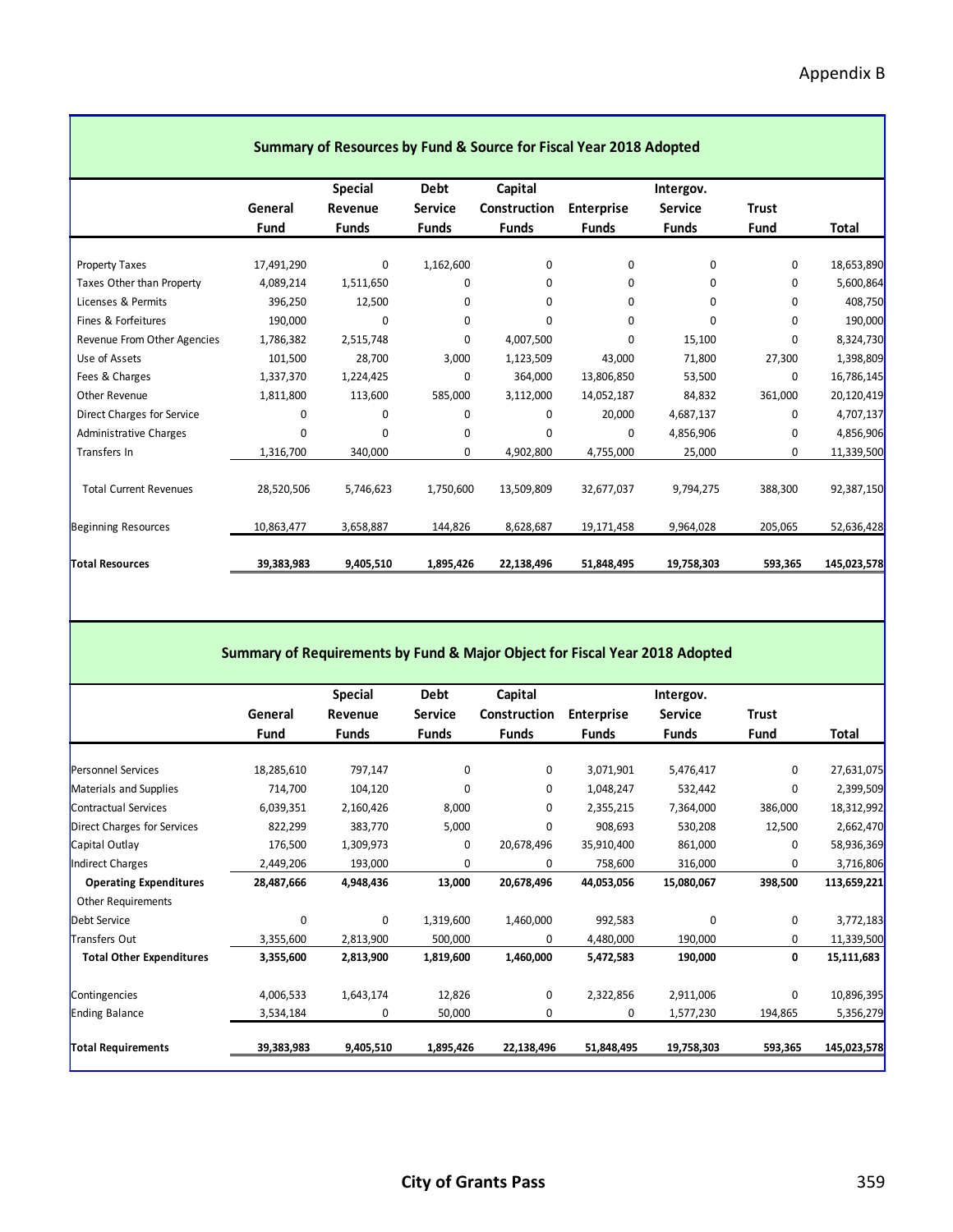Г

| Summary of Resources by Fund & Source for Fiscal Year 2018 Recommended |            |                           |                               |                         |                   |                             |              |              |  |  |  |
|------------------------------------------------------------------------|------------|---------------------------|-------------------------------|-------------------------|-------------------|-----------------------------|--------------|--------------|--|--|--|
|                                                                        | General    | <b>Special</b><br>Revenue | <b>Debt</b><br><b>Service</b> | Capital<br>Construction | <b>Enterprise</b> | Intergov.<br><b>Service</b> | <b>Trust</b> |              |  |  |  |
|                                                                        | Fund       | <b>Funds</b>              | <b>Funds</b>                  | <b>Funds</b>            | <b>Funds</b>      | <b>Funds</b>                | Fund         | <b>Total</b> |  |  |  |
| <b>Property Taxes</b>                                                  | 17,491,290 | 0                         | 1,162,600                     | 0                       | 0                 | 0                           | 0            | 18,653,890   |  |  |  |
| Taxes Other than Property                                              | 4,089,214  | 1,511,650                 | 0                             | 0                       | 0                 | 0                           | 0            | 5,600,864    |  |  |  |
| Licenses & Permits                                                     | 396,250    | 12,500                    | 0                             | 0                       | 0                 | 0                           | 0            | 408,750      |  |  |  |
| Fines & Forfeitures                                                    | 190,000    | $\Omega$                  | 0                             | 0                       | 0                 | 0                           | 0            | 190,000      |  |  |  |
| Revenue From Other Agencies                                            | 1,786,382  | 2,515,748                 | 0                             | 4,007,500               | 0                 | 15,100                      | 0            | 8,324,730    |  |  |  |
| Use of Assets                                                          | 101,500    | 28,700                    | 3,000                         | 1,123,509               | 43,000            | 71,800                      | 27,300       | 1,398,809    |  |  |  |
| Fees & Charges                                                         | 1,337,370  | 1,224,425                 | 0                             | 364,000                 | 13,806,850        | 53,500                      | 0            | 16,786,145   |  |  |  |
| Other Revenue                                                          | 1,811,800  | 113,600                   | 585,000                       | 3,112,000               | 14,052,187        | 84,832                      | 361,000      | 20,120,419   |  |  |  |
| Direct Charges for Service                                             | 0          | 0                         | 0                             | 0                       | 20,000            | 4,687,137                   | 0            | 4,707,137    |  |  |  |
| <b>Administrative Charges</b>                                          | $\Omega$   | $\Omega$                  | 0                             | 0                       | 0                 | 4,856,906                   | 0            | 4,856,906    |  |  |  |
| Transfers In                                                           | 1,316,700  | 340,000                   | 0                             | 4,902,800               | 4,755,000         | 25,000                      | 0            | 11,339,500   |  |  |  |
|                                                                        |            |                           |                               |                         |                   |                             |              |              |  |  |  |
| <b>Total Current Revenues</b>                                          | 28,520,506 | 5,746,623                 | 1,750,600                     | 13,509,809              | 32,677,037        | 9,794,275                   | 388,300      | 92,387,150   |  |  |  |
| <b>Beginning Resources</b>                                             | 10,863,477 | 3,658,887                 | 144,826                       | 8,628,687               | 19,171,458        | 9,964,028                   | 205,065      | 52,636,428   |  |  |  |
| <b>Total Resources</b>                                                 | 39,383,983 | 9,405,510                 | 1,895,426                     | 22,138,496              | 51,848,495        | 19,758,303                  | 593,365      | 145,023,578  |  |  |  |

#### **Summary of Requirements by Fund & Major Object for Fiscal Year 2018 Recommended**

|                                 |            | <b>Special</b> | Debt           | Capital      |                   | Intergov.      |              |             |
|---------------------------------|------------|----------------|----------------|--------------|-------------------|----------------|--------------|-------------|
|                                 | General    | Revenue        | <b>Service</b> | Construction | <b>Enterprise</b> | <b>Service</b> | <b>Trust</b> |             |
|                                 | Fund       | <b>Funds</b>   | <b>Funds</b>   | <b>Funds</b> | <b>Funds</b>      | <b>Funds</b>   | Fund         | Total       |
|                                 |            |                |                |              |                   |                |              |             |
| <b>Personnel Services</b>       | 18,285,610 | 797,147        | 0              | 0            | 3,071,901         | 5,476,417      | 0            | 27,631,075  |
| Materials and Supplies          | 714,700    | 104,120        | 0              | 0            | 1,048,247         | 532,442        | 0            | 2,399,509   |
| Contractual Services            | 6,039,351  | 2,160,426      | 8,000          | 0            | 2,355,215         | 7,364,000      | 386,000      | 18,312,992  |
| Direct Charges for Services     | 822,299    | 383,770        | 5,000          | 0            | 908,693           | 530,208        | 12,500       | 2,662,470   |
| Capital Outlay                  | 176,500    | 1,309,973      | $\mathbf 0$    | 20,678,496   | 35,910,400        | 861,000        | 0            | 58,936,369  |
| <b>Indirect Charges</b>         | 2,449,206  | 193,000        | 0              | 0            | 758,600           | 316,000        | 0            | 3,716,806   |
| <b>Operating Expenditures</b>   | 28,487,666 | 4,948,436      | 13,000         | 20,678,496   | 44,053,056        | 15,080,067     | 398,500      | 113,659,221 |
| <b>Other Requirements</b>       |            |                |                |              |                   |                |              |             |
| <b>Debt Service</b>             | $\Omega$   | $\Omega$       | 1,319,600      | 1,460,000    | 992,583           | $\Omega$       | 0            | 3,772,183   |
| Transfers Out                   | 3,355,600  | 2,813,900      | 500,000        | 0            | 4,480,000         | 190,000        | 0            | 11,339,500  |
| <b>Total Other Expenditures</b> | 3,355,600  | 2,813,900      | 1,819,600      | 1,460,000    | 5,472,583         | 190,000        | 0            | 15,111,683  |
| Contingencies                   | 4,006,533  | 1,643,174      | 12,826         | 0            | 2,322,856         | 2,911,006      | 0            | 10,896,395  |
| <b>Ending Balance</b>           | 3,534,184  | 0              | 50,000         | 0            | 0                 | 1,577,230      | 194,865      | 5,356,279   |
| <b>Total Requirements</b>       | 39,383,983 | 9,405,510      | 1,895,426      | 22,138,496   | 51,848,495        | 19,758,303     | 593,365      | 145,023,578 |
|                                 |            |                |                |              |                   |                |              |             |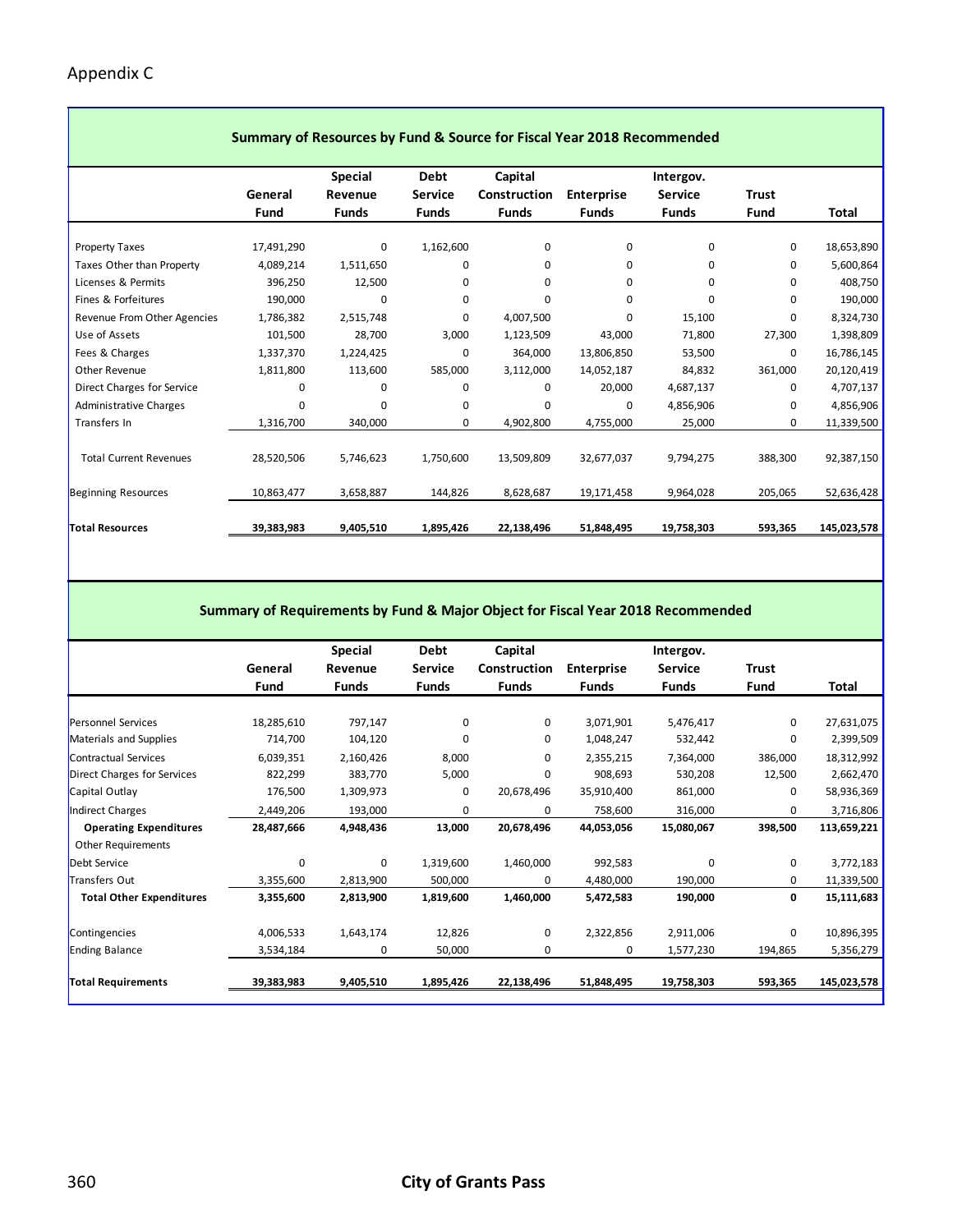|                               | Summary of Resources by Fund & Source for Fiscal Year 2017 Budget |                                           |                                        |                                         |                                   |                                             |               |             |  |  |  |  |
|-------------------------------|-------------------------------------------------------------------|-------------------------------------------|----------------------------------------|-----------------------------------------|-----------------------------------|---------------------------------------------|---------------|-------------|--|--|--|--|
|                               | General<br>Fund                                                   | <b>Special</b><br>Revenue<br><b>Funds</b> | Debt<br><b>Service</b><br><b>Funds</b> | Capital<br>Construction<br><b>Funds</b> | <b>Enterprise</b><br><b>Funds</b> | Intergov.<br><b>Service</b><br><b>Funds</b> | Trust<br>Fund | Total       |  |  |  |  |
|                               |                                                                   |                                           |                                        |                                         |                                   |                                             |               |             |  |  |  |  |
| Property Taxes                | 17,312,215                                                        | 0                                         | 1,129,100                              | 0                                       | 0                                 | 0                                           | 0             | 18,441,315  |  |  |  |  |
| Taxes Other than Property     | 3,968,530                                                         | 1,464,200                                 | $\Omega$                               | 0                                       | <sup>0</sup>                      | 0                                           | $\Omega$      | 5,432,730   |  |  |  |  |
| Licenses & Permits            | 363,500                                                           | 12,500                                    | 0                                      | 0                                       | 0                                 | 0                                           | $\Omega$      | 376,000     |  |  |  |  |
| Fines & Forfeitures           | 141,000                                                           | 0                                         | 0                                      | 0                                       | <sup>0</sup>                      | <sup>0</sup>                                | 0             | 141,000     |  |  |  |  |
| Revenue From Other Agencies   | 1,730,300                                                         | 2,510,643                                 | 0                                      | 2,406,750                               | $\Omega$                          | 4,500                                       | $\Omega$      | 6,652,193   |  |  |  |  |
| Use of Assets                 | 86,000                                                            | 22,200                                    | 2,500                                  | 1,519,626                               | 35,500                            | 59,900                                      | 22,000        | 1,747,726   |  |  |  |  |
| Fees & Charges                | 1,251,350                                                         | 1,105,741                                 | 0                                      | 267,000                                 | 13,086,364                        | 51,200                                      | 0             | 15,761,655  |  |  |  |  |
| Other Revenue                 | 183,925                                                           | 188,600                                   | 2,160,000                              | 3,099,500                               | 50,050                            | 654,832                                     | 339,924       | 6,676,831   |  |  |  |  |
| Direct Charges for Service    | 0                                                                 | 0                                         | 0                                      | 0                                       | 19,000                            | 5,049,573                                   | 0             | 5,068,573   |  |  |  |  |
| <b>Administrative Charges</b> | $\Omega$                                                          | 0                                         | 0                                      | 0                                       | $\Omega$                          | 4,402,937                                   | 0             | 4,402,937   |  |  |  |  |
| Transfers In                  | 1,356,300                                                         | 390,500                                   | 0                                      | 6,113,500                               | 6,903,300                         | 0                                           | 0             | 14,763,600  |  |  |  |  |
|                               |                                                                   |                                           |                                        |                                         |                                   |                                             |               |             |  |  |  |  |
| <b>Total Current Revenues</b> | 26,393,120                                                        | 5,694,384                                 | 3,291,600                              | 13,406,376                              | 20,094,214                        | 10,222,942                                  | 361,924       | 79,464,560  |  |  |  |  |
| <b>Beginning Resources</b>    | 13,219,522                                                        | 3,980,056                                 | 76,850                                 | 7,782,210                               | 15,471,110                        | 10,130,196                                  | 266,916       | 50,926,860  |  |  |  |  |
| <b>Total Resources</b>        | 39,612,642                                                        | 9,674,440                                 | 3,368,450                              | 21,188,586                              | 35,565,324                        | 20,353,138                                  | 628,840       | 130,391,420 |  |  |  |  |

#### **Summary of Requirements by Fund & Major Object for Fiscal Year 2017 Budget**

|                                 |            | <b>Special</b> | Debt           | Capital      |                   | Intergov.      |             |             |
|---------------------------------|------------|----------------|----------------|--------------|-------------------|----------------|-------------|-------------|
|                                 | General    | Revenue        | <b>Service</b> | Construction | <b>Enterprise</b> | <b>Service</b> | Trust       |             |
|                                 | Fund       | <b>Funds</b>   | <b>Funds</b>   | <b>Funds</b> | <b>Funds</b>      | Funds          | Fund        | Total       |
|                                 |            |                |                |              |                   |                |             |             |
| Personnel Services              | 16,611,906 | 720,191        | 0              | 0            | 2,889,298         | 4,927,796      | $\mathbf 0$ | 25,149,191  |
| Materials and Supplies          | 645,328    | 84,862         | 0              | 0            | 948,107           | 520,995        | 0           | 2,199,292   |
| Contractual Services            | 5,543,633  | 1,998,404      | 8,000          | 0            | 2,368,525         | 3,443,623      | 428,050     | 13,790,235  |
| Direct Charges for Services     | 862,364    | 463,528        | 10,000         | 0            | 920,213           | 547,696        | 12,500      | 2,816,301   |
| Capital Outlay                  | 47,000     | 1,477,754      | 0              | 19,698,586   | 17,772,196        | 862,500        | 0           | 39,858,036  |
| Indirect Charges                | 2,216,100  | 199,900        | 0              | 0            | 742,200           | 296,200        | 0           | 3,454,400   |
| <b>Operating Expenditures</b>   | 25,926,331 | 4,944,639      | 18,000         | 19,698,586   | 25,640,539        | 10,598,810     | 440,550     | 87,267,455  |
| <b>Other Requirements</b>       |            |                |                |              |                   |                |             |             |
| <b>Debt Service</b>             | $\Omega$   | 0              | 1,285,100      | 1,460,000    | 995,483           | 0              | 0           | 3,740,583   |
| Transfers Out                   | 4,610,500  | 3,265,800      | 2,000,000      | 30,000       | 6,703,300         | 654,000        | 0           | 17,263,600  |
| <b>Total Other Expenditures</b> | 4,610,500  | 3,265,800      | 3,285,100      | 1,490,000    | 7,698,783         | 654,000        | 0           | 21,004,183  |
| Contingencies                   | 2,065,823  | 1,464,001      | 15,350         | 0            | 2,226,002         | 2,878,716      | 0           | 8,649,892   |
| <b>Ending Balance</b>           | 7,009,988  | 0              | 50,000         | 0            | 0                 | 6,221,612      | 188,290     | 13,469,890  |
| <b>Total Requirements</b>       | 39,612,642 | 9,674,440      | 3,368,450      | 21,188,586   | 35,565,324        | 20,353,138     | 628,840     | 130,391,420 |
|                                 |            |                |                |              |                   |                |             |             |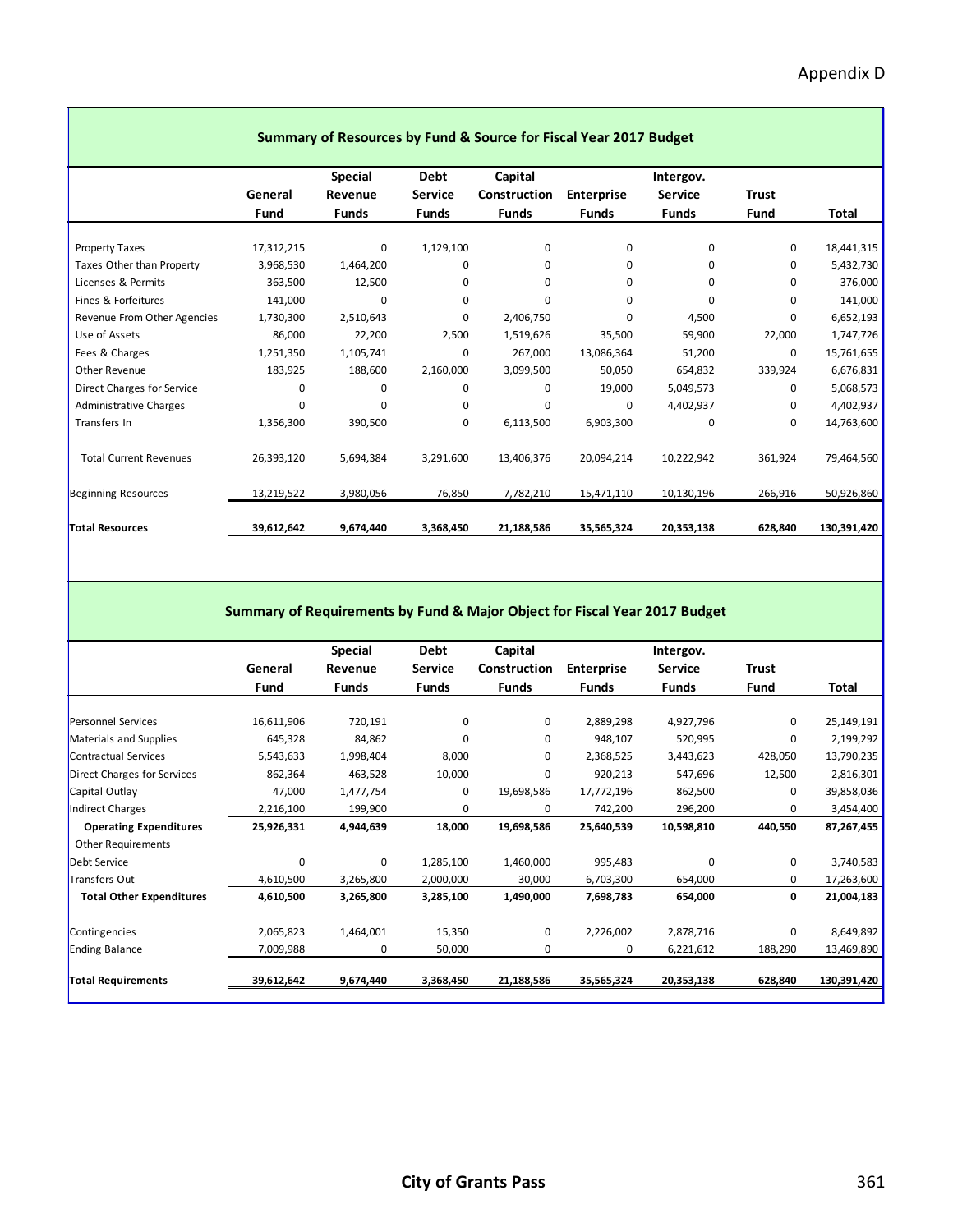$\mathcal{L}(\mathcal{A})$ 

| Summary of Resources by Fund & Source for Fiscal Year 2016 Actual |            |                |              |              |                   |                |              |              |  |  |  |
|-------------------------------------------------------------------|------------|----------------|--------------|--------------|-------------------|----------------|--------------|--------------|--|--|--|
|                                                                   |            | <b>Special</b> | <b>Debt</b>  | Capital      |                   | Intergov.      |              |              |  |  |  |
|                                                                   | General    | Revenue        | Service      | Construction | <b>Enterprise</b> | <b>Service</b> | <b>Trust</b> |              |  |  |  |
|                                                                   | Fund       | <b>Funds</b>   | <b>Funds</b> | <b>Funds</b> | <b>Funds</b>      | <b>Funds</b>   | Fund         | <b>Total</b> |  |  |  |
|                                                                   |            |                |              |              |                   |                |              |              |  |  |  |
| <b>Property Taxes</b>                                             | 16,849,481 | 0              | 1,110,208    | 0            | 0                 | 0              | 0            | 17,959,689   |  |  |  |
| Taxes Other than Property                                         | 4,046,430  | 1,419,998      | 0            | $\Omega$     | 0                 | 0              | 0            | 5,466,428    |  |  |  |
| Licenses & Permits                                                | 635,341    | 11,581         | 0            | 0            | 0                 | $\Omega$       | 0            | 646,922      |  |  |  |
| Fines & Forfeitures                                               | 204,658    | $\Omega$       | 0            | $\Omega$     | 0                 | 0              | 0            | 204,658      |  |  |  |
| Revenue From Other Agencies                                       | 1,563,493  | 2,172,777      | 0            | 107,552      | 206,995           | 2,179          | 0            | 4,052,996    |  |  |  |
| Use of Assets                                                     | 112,464    | 34,547         | 5,315        | 112,069      | 148,775           | 84,206         | 17,466       | 514,842      |  |  |  |
| Fees & Charges                                                    | 1,280,065  | 1,070,484      | 0            | 438,215      | 13,753,832        | 54,584         | 0            | 16,597,180   |  |  |  |
| Other Revenue                                                     | 172,605    | 126,888        | 72,212       | 618,801      | 134,927           | 132,515        | 331,846      | 1,589,794    |  |  |  |
| Direct Charges for Service                                        | 0          | 0              | 0            | 0            | 11,733            | 4,975,876      | 0            | 4,987,609    |  |  |  |
| <b>Administrative Charges</b>                                     | $\Omega$   | 0              | 0            | $\Omega$     | 0                 | 3,931,172      | 0            | 3,931,172    |  |  |  |
| Transfers In                                                      | 1,041,928  | 312,558        | 0            | 3,642,154    | 5,287,000         | 0              | 0            | 10,283,640   |  |  |  |
|                                                                   |            |                |              |              |                   |                |              |              |  |  |  |
| <b>Total Current Revenues</b>                                     | 25,906,465 | 5,148,833      | 1,187,735    | 4,918,791    | 19,543,262        | 9,180,532      | 349,312      | 66,234,930   |  |  |  |
| <b>Beginning Resources</b>                                        | 12,620,673 | 4,019,926      | 171,244      | 10,012,789   | 16,230,778        | 10,973,493     | 196,570      | 54,225,473   |  |  |  |
| <b>Total Resources</b>                                            | 38,527,138 | 9,168,759      | 1,358,979    | 14,931,580   | 35,774,040        | 20,154,025     | 545,882      | 120,460,403  |  |  |  |

#### **Summary of Requirements by Fund & Major Object for Fiscal Year 2016 Actual**

|                                 |            | <b>Special</b> | Debt           | Capital      |                   | Intergov.      |              |             |
|---------------------------------|------------|----------------|----------------|--------------|-------------------|----------------|--------------|-------------|
|                                 | General    | Revenue        | <b>Service</b> | Construction | <b>Enterprise</b> | <b>Service</b> | <b>Trust</b> |             |
|                                 | Fund       | <b>Funds</b>   | <b>Funds</b>   | <b>Funds</b> | <b>Funds</b>      | <b>Funds</b>   | Fund         | Total       |
|                                 |            |                |                |              |                   |                |              |             |
| Personnel Services              | 15,137,778 | 657,338        | 0              | 0            | 2,602,134         | 4,571,896      | 0            | 22,969,146  |
| Materials and Supplies          | 465,528    | 93,485         | 0              | 0            | 730,705           | 419,647        | 0            | 1,709,365   |
| Contractual Services            | 4,818,239  | 1,014,857      | 5,832          | 0            | 2,051,114         | 2,409,510      | 281,000      | 10,580,552  |
| Direct Charges for Services     | 688,130    | 405,189        | 10,000         | 0            | 815,247           | 487,494        | 11,458       | 2,417,518   |
| Capital Outlay                  | 26,038     | 58,652         | 0              | 5,291,110    | 3,072,923         | 704,993        | 0            | 9,153,716   |
| <b>Indirect Charges</b>         | 1,959,547  | 183,409        | 0              | 0            | 654,038           | 251,597        | 0            | 3,048,591   |
| <b>Operating Expenditures</b>   | 23,095,260 | 2,412,930      | 15,832         | 5,291,110    | 9,926,161         | 8,845,137      | 292,458      | 49,878,888  |
| <b>Other Requirements</b>       |            |                |                |              |                   |                |              |             |
| Debt Service                    | $\Omega$   | $\Omega$       | 1,176,600      | $\Omega$     | 1,438,035         | $\Omega$       | 0            | 2,614,635   |
| Transfers Out                   | 2,092,544  | 2,733,097      | 0              | 90,000       | 5,132,000         | 236,000        | 0            | 10,283,641  |
| <b>Total Other Expenditures</b> | 2,092,544  | 2,733,097      | 1,176,600      | 90,000       | 6,570,035         | 236,000        | 0            | 12,898,276  |
| Contingencies                   | $\Omega$   | $\Omega$       | 0              | 0            | $\Omega$          | $\Omega$       | $\Omega$     |             |
| <b>Ending Balance</b>           | 13,339,334 | 4,022,732      | 166,547        | 9,550,470    | 19,277,844        | 11,072,888     | 253,424      | 57,683,239  |
| <b>Total Requirements</b>       | 38,527,138 | 9,168,759      | 1,358,979      | 14,931,580   | 35,774,040        | 20,154,025     | 545,882      | 120,460,403 |
|                                 |            |                |                |              |                   |                |              |             |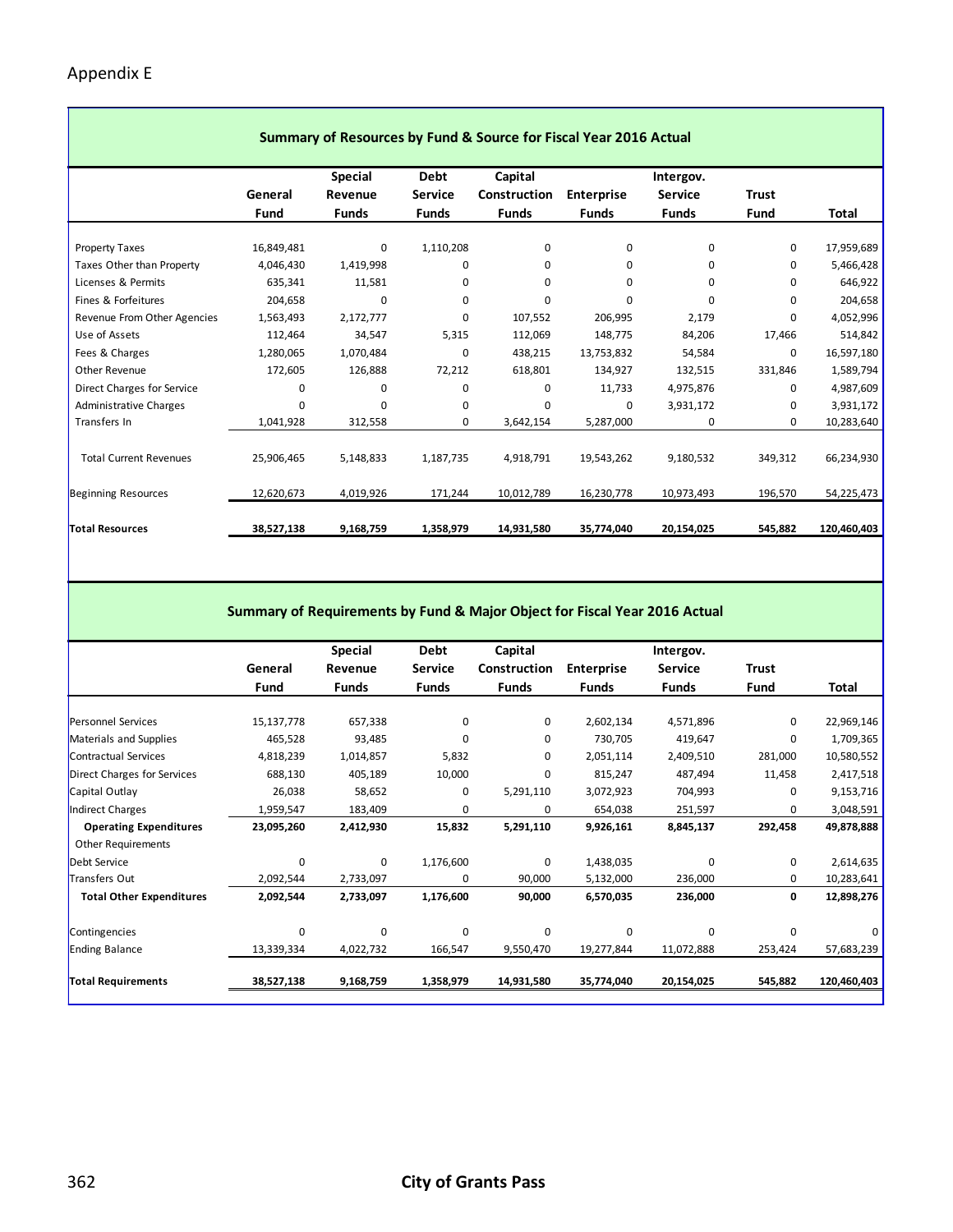|                               | <b>Summary of Resources by Fund &amp; Source for Fiscal Year 2015 Actual</b> |                         |                         |                       |                            |                         |               |              |  |  |
|-------------------------------|------------------------------------------------------------------------------|-------------------------|-------------------------|-----------------------|----------------------------|-------------------------|---------------|--------------|--|--|
|                               |                                                                              | <b>Special</b>          | <b>Debt</b>             | Capital               |                            | Intergov.               |               |              |  |  |
|                               | General<br>Fund                                                              | Revenue<br><b>Funds</b> | <b>Service</b><br>Funds | Construction<br>Funds | <b>Enterprise</b><br>Funds | <b>Service</b><br>Funds | Trust<br>Fund | <b>Total</b> |  |  |
| <b>Property Taxes</b>         | 15,745,504                                                                   | $\mathbf{0}$            | 1,062,136               | $\boldsymbol{0}$      | $\mathbf{0}$               | $\overline{0}$          | $\theta$      | 16,807,640   |  |  |
| Taxes Other than Property     | 3,870,413                                                                    | 1,203,544               | $\Omega$                | $\overline{0}$        | $\Omega$                   | 0                       | $\Omega$      | 5,073,957    |  |  |
| Licenses & Permits            | 392,698                                                                      | 10,234                  | $\Omega$                | $\Omega$              | $\Omega$                   | 0                       | $\Omega$      | 402,932      |  |  |
| Fines & Forfeitures           | 162,809                                                                      | $\Omega$                | $\Omega$                | $\Omega$              | $\Omega$                   | $\Omega$                | $\Omega$      | 162,809      |  |  |
| Revenue From Other Agencies   | 1,599,167                                                                    | 2,093,660               | $\Omega$                | 2,210,119             | $\Omega$                   | 1,684                   | $\Omega$      | 5,904,630    |  |  |
| Use of Assets                 | 87,244                                                                       | 49,745                  | 4,190                   | 130,425               | 106,929                    | 66,862                  | 9,972         | 455,367      |  |  |
| Fees & Charges                | 1,566,623                                                                    | 1,037,047               | $\Omega$                | 169,360               | 12,751,348                 | 92,925                  | $\theta$      | 15,617,303   |  |  |
| Other Revenue                 | 252,962                                                                      | 221,606                 | 202,894                 | 418,047               | 147,318                    | 314,061                 | 294,549       | 1,851,437    |  |  |
| Direct Charges for Service    | $\Omega$                                                                     | $\Omega$                | $\Omega$                | 0                     | 15,730                     | 4,630,331               | $\Omega$      | 4,646,061    |  |  |
| Administrative Charges        | $\Omega$                                                                     | $\Omega$                | $\Omega$                | $\Omega$              | $\Omega$                   | 3,799,368               | $\Omega$      | 3,799,368    |  |  |
| Transfers In                  | 1,127,704                                                                    | 444,676                 | $\mathbf{0}$            | 2,563,495             | 4,806,569                  | 0                       | $\mathbf{0}$  | 8,942,444    |  |  |
| <b>Total Current Revenues</b> | 24,805,124                                                                   | 5,060,512               | 1,269,220               | 5,491,446             | 17,827,894                 | 8,905,231               | 304,521       | 63,663,948   |  |  |
| <b>Beginning Resources</b>    | 11,799,811                                                                   | 3,801,928               | 138,645                 | 13,707,294            | 12,699,615                 | 10,624,258              | 199,098       | 52,970,649   |  |  |
| <b>Total Resources</b>        | 36,604,935                                                                   | 8,862,440               | 1,407,865               | 19,198,740            | 30,527,509                 | 19,529,489              | 503,619       | 116,634,597  |  |  |

#### **Summary of Requirements by Fund & Major Object for Fiscal Year 2015 Actual**

|                                 |            | <b>Special</b> | Debt           | Capital        |                   | Intergov.      |              |             |
|---------------------------------|------------|----------------|----------------|----------------|-------------------|----------------|--------------|-------------|
|                                 | General    | Revenue        | <b>Service</b> | Construction   | <b>Enterprise</b> | <b>Service</b> | Trust        |             |
|                                 | Fund       | <b>Funds</b>   | <b>Funds</b>   | <b>Funds</b>   | <b>Funds</b>      | <b>Funds</b>   | Fund         | Total       |
|                                 |            |                |                |                |                   |                |              |             |
| <b>Personnel Services</b>       | 14,411,815 | 629,692        | $\mathbf{0}$   | $\overline{0}$ | 2,336,273         | 4,453,381      | $\mathbf{0}$ | 21,831,161  |
| Materials and Supplies          | 489,613    | 91,841         | $\mathbf{0}$   | $\mathbf{0}$   | 782,872           | 421,168        | $\mathbf{0}$ | 1,785,494   |
| Contractual Services            | 4,599,120  | 997,276        | 5,421          | $\mathbf{0}$   | 2,036,866         | 2,014,479      | 294,549      | 9,947,711   |
| Direct Charges for Services     | 703,539    | 394,120        | 10,000         | $\Omega$       | 808,531           | 583,348        | 12,500       | 2,512,038   |
| Capital Outlay                  | 2,818      | 96,379         | $\theta$       | 9,073,950      | 2,255,742         | 290,067        | $\mathbf{0}$ | 11,718,956  |
| <b>Indirect Charges</b>         | 1,835,723  | 174,759        | $\mathbf{0}$   | 0              | 625,623           | 223,553        | $\mathbf{0}$ | 2,859,658   |
| <b>Operating Expenditures</b>   | 22,042,628 | 2,384,067      | 15,421         | 9,073,950      | 8,845,907         | 7,985,996      | 307,049      | 50,655,018  |
| Other Requirements              |            |                |                |                |                   |                |              |             |
| Debt Service                    | $\Omega$   | 146,205        | 1,221,200      | $\Omega$       | 1,444,255         | $\Omega$       | $\mathbf{0}$ | 2,811,660   |
| <b>Transfers Out</b>            | 1,941,634  | 2,312,240      | $\mathbf{0}$   | 112,000        | 4,006,569         | 570,000        | $\mathbf{0}$ | 8,942,443   |
| <b>Total Other Expenditures</b> | 1,941,634  | 2,458,445      | 1,221,200      | 112,000        | 5,450,824         | 570,000        | 0            | 11,754,103  |
| Contingencies                   | $\theta$   | $\theta$       | $\Omega$       | $\Omega$       | $\Omega$          | $\Omega$       | $\Omega$     |             |
| <b>Ending Balance</b>           | 12,620,673 | 4,019,928      | 171,244        | 10,012,790     | 16,230,778        | 10,973,493     | 196,570      | 54,225,476  |
| <b>Total Requirements</b>       | 36,604,935 | 8,862,440      | 1,407,865      | 19,198,740     | 30,527,509        | 19,529,489     | 503,619      | 116,634,597 |
|                                 |            |                |                |                |                   |                |              |             |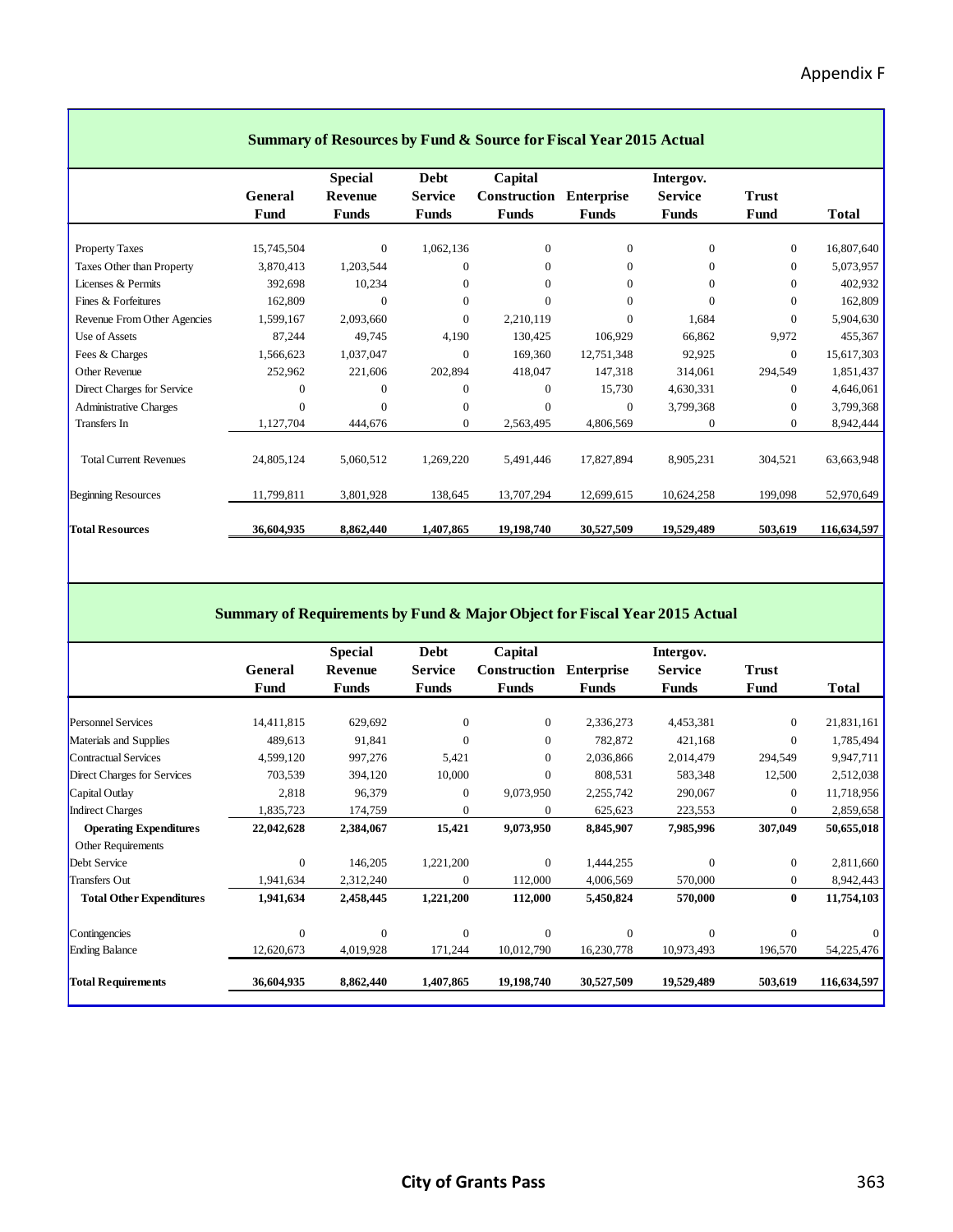# **OVERVIEW OF FUND BALANCES**

| <b>Governmental Type Funds</b>   |                                                            |                                                          |                                                       |                                                                                                                                                                                                                                                                    |  |  |  |
|----------------------------------|------------------------------------------------------------|----------------------------------------------------------|-------------------------------------------------------|--------------------------------------------------------------------------------------------------------------------------------------------------------------------------------------------------------------------------------------------------------------------|--|--|--|
| <b>Fund Name</b>                 | FY'17<br>Actual<br><b>Beginning</b><br><b>Fund Balance</b> | FY'18<br>Estimated<br><b>Beginning Fund</b><br>Balance * | FY'18<br>Estimated<br><b>Ending Fund</b><br>Balance * | <b>Brief Explanation for Change</b><br>Within Fiscal Year '18<br>If greater than 10%                                                                                                                                                                               |  |  |  |
| <b>General Fund</b>              |                                                            |                                                          |                                                       |                                                                                                                                                                                                                                                                    |  |  |  |
| General - unrestricted           | \$12,127,852                                               | \$9,586,493                                              | \$3,485,316                                           | <b>Estimated Ending Fund Balance</b><br>does not include the contingency<br>of \$3,000,000 which is<br>appropriated as an expenditure.<br>Additionally, Departments<br>historically have expenditure<br>savings that provide for higher than<br>budgeted balances. |  |  |  |
| General - restricted             | 1,211,483                                                  | 1,276,984                                                | 48,868                                                | **See contingency footnote                                                                                                                                                                                                                                         |  |  |  |
| <b>Special Revenue Funds</b>     |                                                            |                                                          |                                                       |                                                                                                                                                                                                                                                                    |  |  |  |
| <b>Transient Room Tax</b>        | 216,958                                                    | 74,400                                                   | 0                                                     | All proceeds are distributed each<br>year. Estimated beginning balance<br>for FY'18 is the result of FY17<br>revenues trending above<br>estimates.                                                                                                                 |  |  |  |
| Industrial and<br>Downtown Loans | 944,599                                                    | 952,000                                                  | $\Omega$                                              | **See contingency footnote                                                                                                                                                                                                                                         |  |  |  |
| Solid Waste                      | 230,665                                                    | 245,444                                                  | 0                                                     | **See contingency footnote                                                                                                                                                                                                                                         |  |  |  |
| <b>Transportation Operations</b> | 1,333,201                                                  | 1,031,570                                                | 0                                                     | **See contingency footnote                                                                                                                                                                                                                                         |  |  |  |

*\* For the Governmental Type funds, the budgeted Fund Balance represents the difference between assets and liabilities. Inventory values and long-term obligations are not included. Contingencies are appropriated as an expense in each fund and available for authorization by the governing body to spend. If not spent those resources become part of the new fiscal year's beginning balance; yet from a budgetary standpoint they decrease the budgeted ending fund balance.*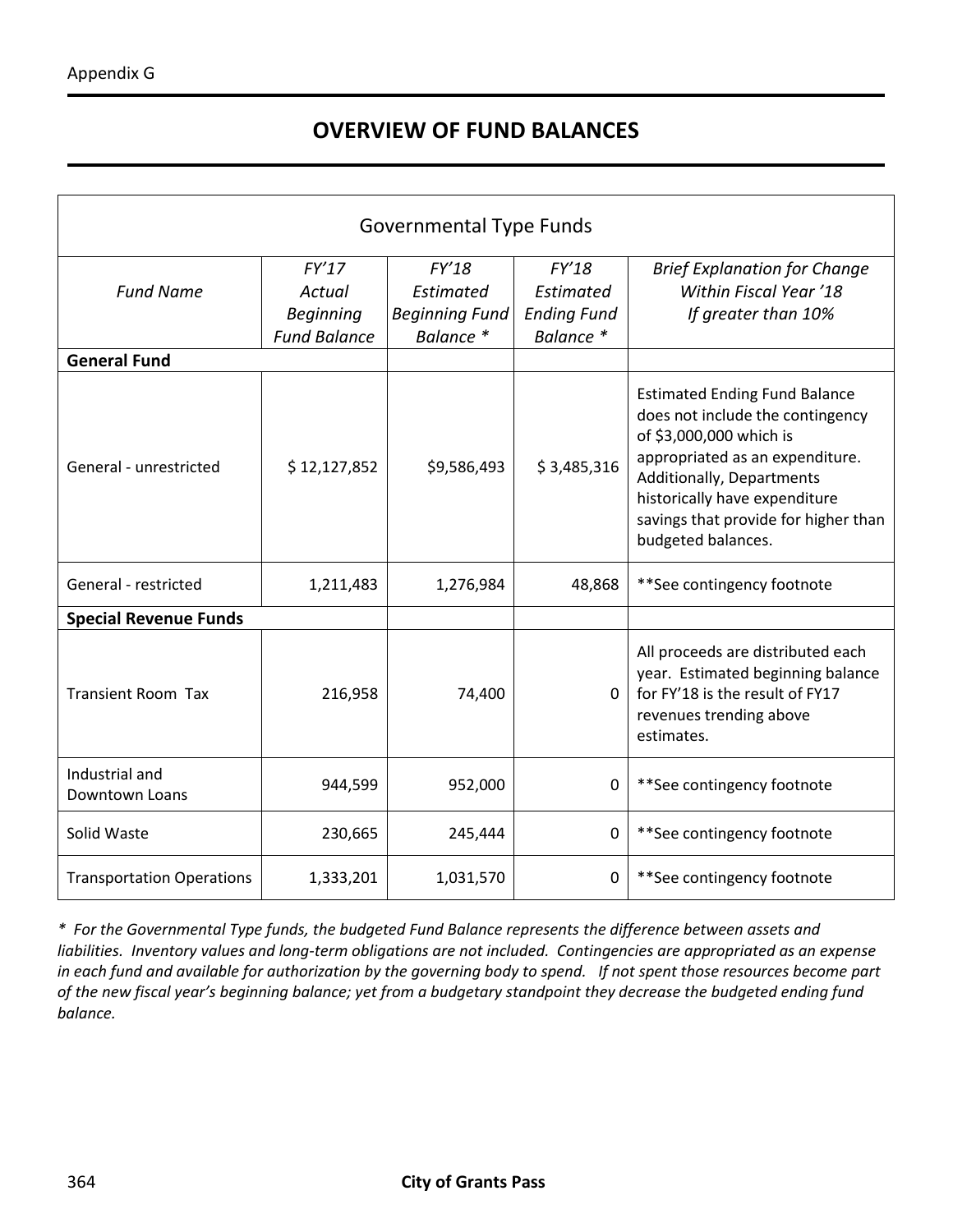### **OVERVIEW OF FUND BALANCES**

| Proprietary Type Funds                    |                                                  |                                                           |                                                        |                                                                                      |  |  |
|-------------------------------------------|--------------------------------------------------|-----------------------------------------------------------|--------------------------------------------------------|--------------------------------------------------------------------------------------|--|--|
| <b>Fund Name</b>                          | FY'17<br><b>Beginning</b><br><b>Fund Balance</b> | FY'18<br>Estimated<br><b>Beginning Fund</b><br>Balance ** | FY'18<br>Estimated<br><b>Ending Fund</b><br>Balance ** | <b>Brief Explanation for Change</b><br>Within Fiscal Year '18<br>If greater than 10% |  |  |
| <b>Enterprise Funds</b>                   |                                                  |                                                           |                                                        |                                                                                      |  |  |
| <b>Water Operations</b>                   | \$2,386,840                                      | \$1,212,181                                               | 0                                                      | **See contingency footnote                                                           |  |  |
| <b>Wastewater Operations</b>              | 2,773,126                                        | 1,764,877                                                 | 0                                                      | **See contingency footnote                                                           |  |  |
| <b>Internal Service Funds</b>             |                                                  |                                                           |                                                        |                                                                                      |  |  |
| <b>Administrative Services</b>            | 1,129,278                                        | 909,491                                                   | 0                                                      | **See contingency footnote                                                           |  |  |
| <b>CD Management</b>                      | 119,282                                          | 171,879                                                   | 0                                                      | **See contingency footnote                                                           |  |  |
| Engineering                               | 941,549                                          | 673,947                                                   | 0                                                      | **See contingency footnote                                                           |  |  |
| <b>Property Management</b>                | 414,015                                          | 414,284                                                   | 0                                                      | **See contingency footnote                                                           |  |  |
| <b>Equipment Replacement</b>              | 3,757,073                                        | 2,798,222                                                 | 898,340                                                | Planned vehicle & equipment<br>replacements reduced balance.                         |  |  |
| <b>Garage Operations</b>                  | 413,172                                          | 237,003                                                   | 0                                                      | **See contingency footnote                                                           |  |  |
| <b>General Insurance</b>                  | 437,955                                          | 399,382                                                   | $\mathbf 0$                                            | **See contingency footnote                                                           |  |  |
| <b>Information Technology</b>             | 198,597                                          | 252,644                                                   | 0                                                      | **See contingency footnote                                                           |  |  |
| Insurance/Benefits<br>Administration      | 3,360,497                                        | 3,760,500                                                 | 678,890                                                | Change due to planned PERS<br>reserve                                                |  |  |
| <b>Workers' Compensation</b><br>Insurance | 301,470                                          | 346,676                                                   | 0                                                      | **See contingency footnote                                                           |  |  |

*\*\* The budgeted fund balance for proprietary type funds represents the difference between assets and liabilities less the net value of fixed assets, long-term debt and any required debt reserves. Contingencies are appropriated as an expense in each fund and available for authorization by the governing body to spend. If not spent those resources become part of the new fiscal year's beginning balance; yet from a budgetary standpoint they decrease the budgeted ending fund balance. Most enterprise and internal service funds have the entire estimated ending fund balance in the contingency to provide the highest amount of financial flexibility for the Council to deal with emergencies and unexpected requirements. Only the City Council can authorize the budgetary use of appropriation transfers using the contingencies.*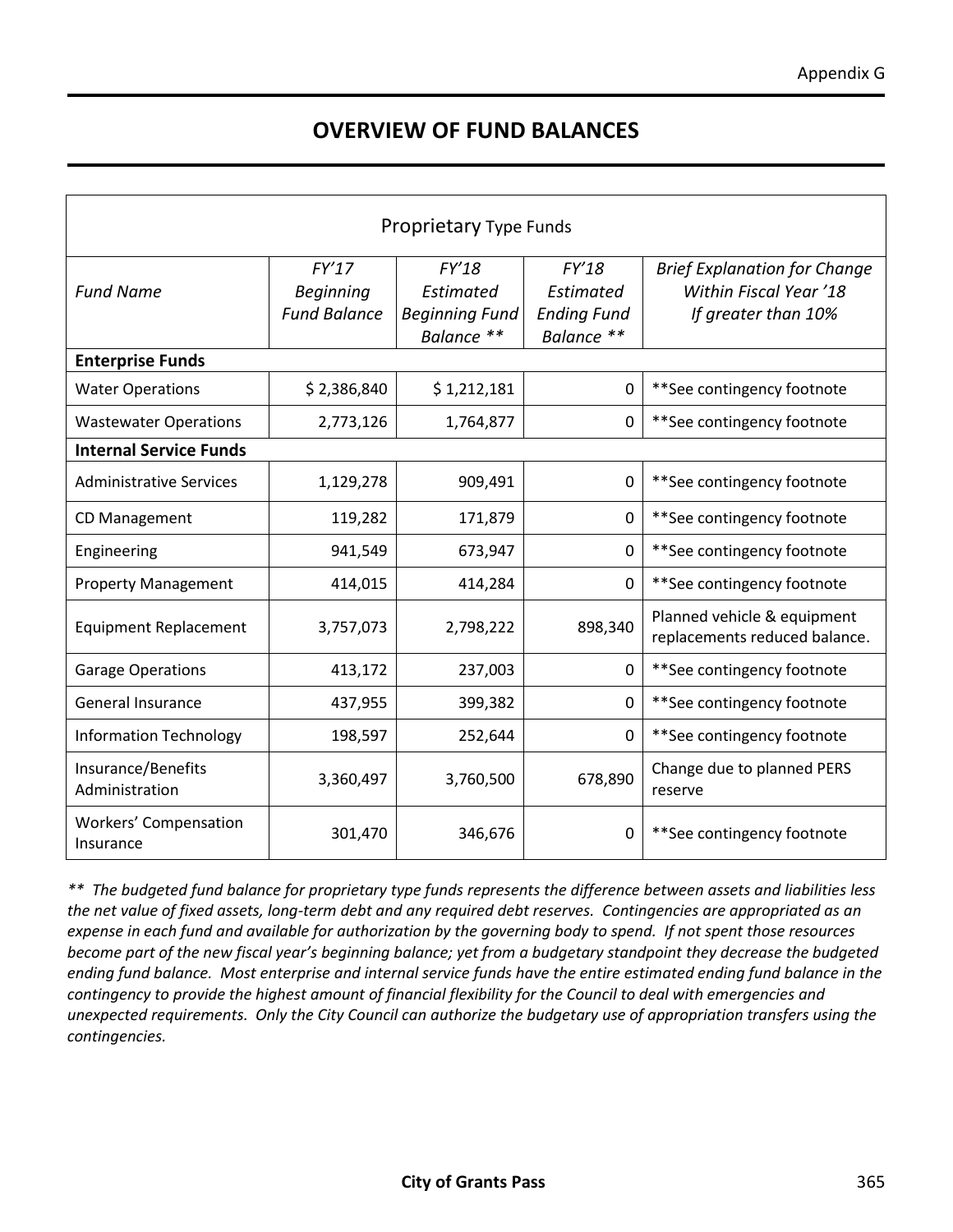## **UN-APPROPRIATED ENDING FUND BALANCES**

#### **Budget FY'18**

Un-appropriated Ending Fund Balances are amounts set aside for expenditures in subsequent years. Such amounts cannot be spent in the year that they are established. The City has established a formal policy for determining un-appropriated ending fund balances for the following operational funds. This policy is guided by the State of Oregon suggestion that the amount budgeted be sufficient to cover those expenditures in the following fiscal year that may occur prior to the receipt of budgeted resources.

- General Fund 30-40% of expenditures
- Utility Funds, Garage Operations Fund, and Engineering Services Fund: 25-35% of expenditures
- Administrative Services Fund and Information Technology Fund: 15-25% of expenditures
- Property Management Fund 10-20% of expenditures

Within debt funds the amounts represent unspent resources available for future year expenditures. Remaining balances in capital and systems development charges (SDC) funds are budgeted as miscellaneous construction so as to allow flexibility in the use of these amounts. The Enterprise Funds (Utilities) and most of the Internal Service Funds have started to budget all ending fund balances as a contingency to allow the financial flexibility of the use of these funds in an emergency through Council action. Contingencies cannot be transferred and appropriated for use without Council approval.

|                                               |               |               |               | <b>ADOPTED</b> |                  |
|-----------------------------------------------|---------------|---------------|---------------|----------------|------------------|
|                                               | <b>ACTUAL</b> | <b>ACTUAL</b> | <b>BUDGET</b> | <b>BUDGET</b>  | <b>PROJECTED</b> |
|                                               | <b>FY'15</b>  | <b>FY'16</b>  | <b>FY'17</b>  | <b>FY'18</b>   | <b>FY'19</b>     |
| <b>General Fund</b>                           | 12,620,674    | 13,339,335    | 7,009,988     | 3,534,184      | 964,461          |
| <b>Street Utility Fund</b>                    | 1,360,714     | 1,333,201     | 0             |                |                  |
| <b>Community Development Block Grant Fund</b> | 205,562       | 13,440        | 0             |                | O                |
| Housing & Economic Development Fund           | 937,153       | 944,600       | 0             |                | 0                |
| <b>Transient Room Tax Fund</b>                |               | 216,958       | 0             |                |                  |
| <b>General Obligation Bond Fund</b>           | 56,894        | 69,537        | 50,000        | 50,000         | 25,000           |
| <b>Bancroft Bond Fund</b>                     | 114,350       | 97,010        | 0             |                | 0                |
| Storm Water Utility Fund                      |               |               | 0             |                | 0                |
| Wastewater Fund                               | 2,638,999     | 2,773,126     | 0             |                | 0                |
| Solid Waste Fund                              | 185,445       | 230,665       | 0             |                | O                |
| Water Fund                                    | 3,426,377     | 2,386,840     | 0             |                | 0                |
| <b>Fleet Operations Fund</b>                  | 4,315,096     | 4,170,245     | 2,498,222     | 898,340        | 564,603          |
| <b>Support Services Fund</b>                  | 1,365,456     | 1,673,443     | 0             |                |                  |
| Insurance Services Fund                       | 3,897,230     | 4,099,922     | 3,723,390     | 678,890        | 1,217,988        |
| Administrative Services Fund                  | 1,395,712     | 1,129,278     | 0             |                |                  |
| <b>Trust Funds</b>                            | 184,290       | 190,298       | 188,290       | 194,865        | 184,665          |
| <b>Total Un-appropriated Balances</b>         | 32,703,952    | 32,667,898    | 13,469,890    | 5,356,279      | 2,956,717        |

#### **Summary of Un-appropriated Ending Fund Balances**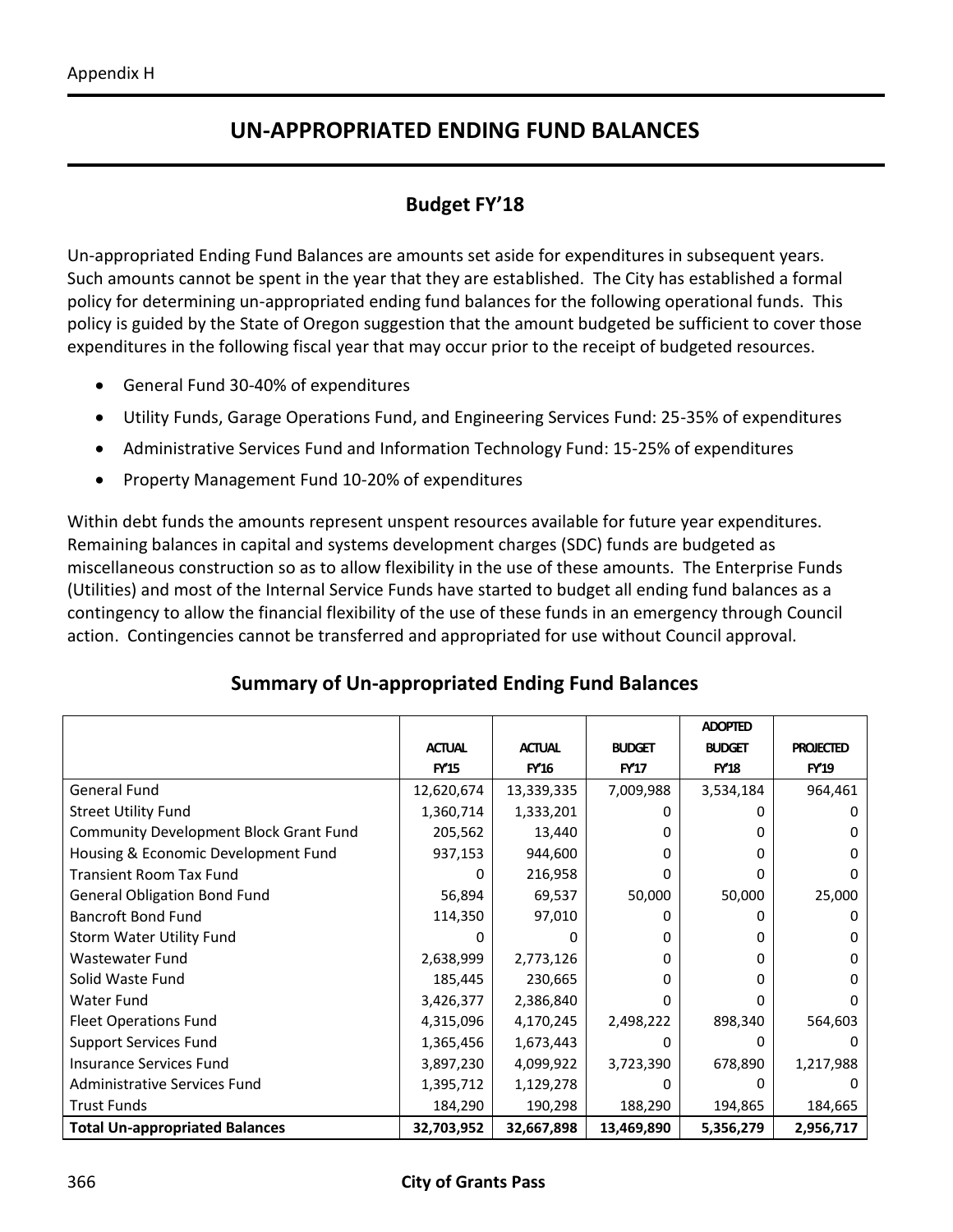# **HISTORY OF PROPERTY TAX RATES**

Property Taxes (Per \$1,000 of Assessed Value):

| <b>Fiscal Year</b><br>Ended June30, | Permanent Rate | <b>Public Safety Serial Levy</b> | Debt Service Funds | <u>Total</u>           |
|-------------------------------------|----------------|----------------------------------|--------------------|------------------------|
| 1998                                | 4.14           | 1.03                             | 0.32               | 5.49                   |
| 1999                                | 4.13           | 0.85                             | 0.31               | 5.29                   |
| 2000                                | 4.13           | 0.85                             | 0.30               | 5.28                   |
| 2001                                | 4.13           | 0.85                             | 0.00               | 4.98                   |
| 2002                                | 4.13           | 0.85                             | 0.00               | 4.98                   |
| 2003                                | 4.13           | 0.85                             | 0.00               | 4.98                   |
| 2004                                | 4.13           | 0.89                             | 0.00               | 5.02                   |
| 2005                                | 4.13           | 0.89                             | 0.00               | 5.02                   |
| 2006                                | 4.13           | 1.49                             | 0.00               | 5.62                   |
| 2007                                | 4.13           | 1.49                             | 0.00               | 5.62                   |
| 2008                                | 4.13           | 1.49                             | 0.51               | 6.13                   |
| 2009                                | 4.13           | 1.49                             | 0.50               | 6.12                   |
| 2010                                | 4.13           | 1.79                             | 0.40               | 6.32                   |
| 2011                                | 4.13           | 1.79                             | 0.41               | 6.33                   |
| 2012                                | 4.13           | 1.79                             | 0.41               | 6.33                   |
| 2013                                | 4.13           | 1.79                             | 0.40               | 6.32                   |
| 2014                                | 4.13           | 1.79                             | 0.39               | 6.31                   |
| 2015                                | 4.13           | 1.79                             | 0.40               | 6.32                   |
| 2016                                | 4.13           | 1.79                             | 0.39               | 6.31                   |
| 2017                                | 4.13           | 1.79                             | 0.39               | 6.31                   |
| 2018                                | 4.13           | 1.79 est.                        | $0.39$ est.        | $6.31$ <sub>est.</sub> |
| 2019                                | 4.13           | 1.79 est.                        | $0.25$ est.        | 6.17 est.              |

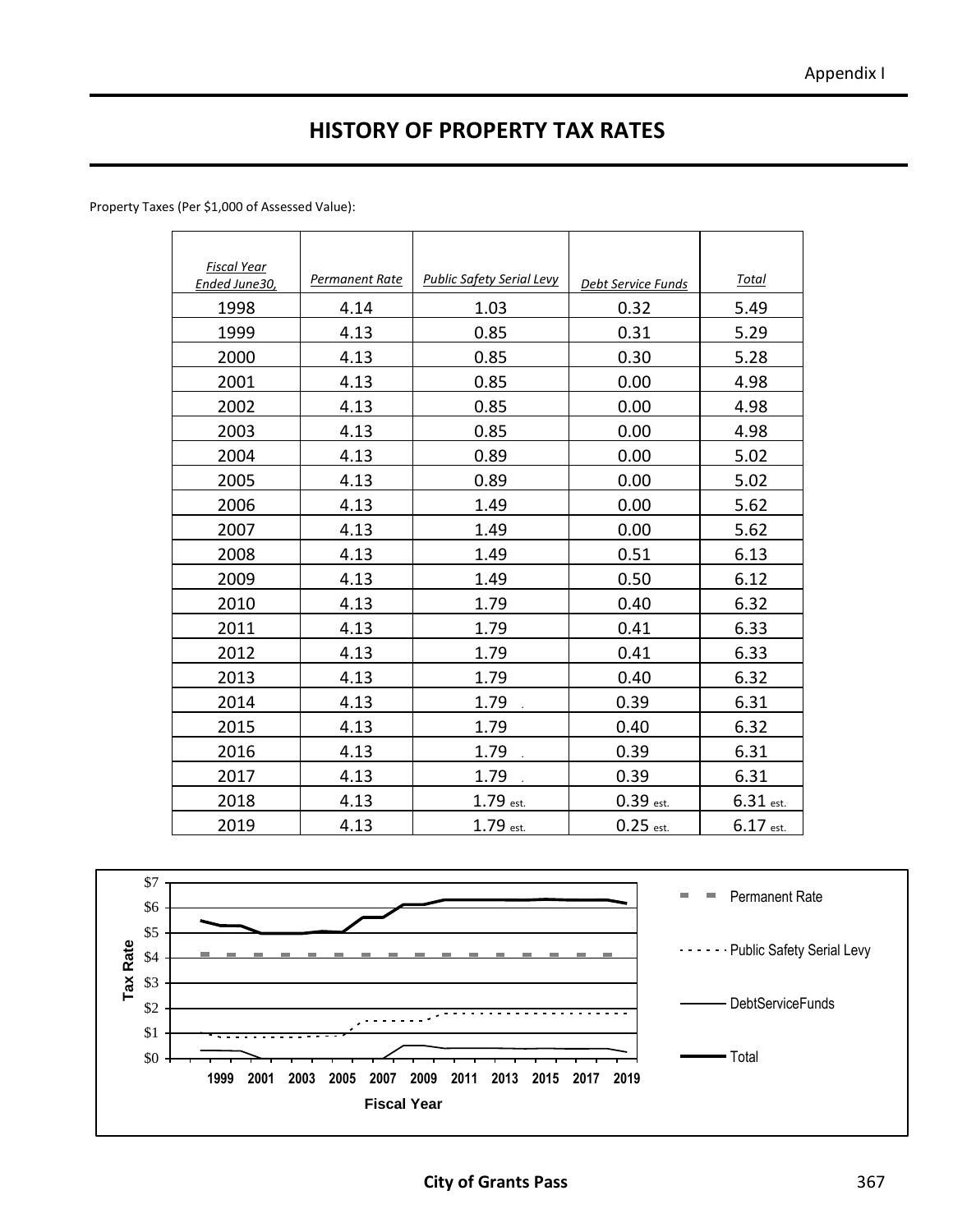### **HISTORY OF LEVIES AND ASSESSED VALUES**

| Fiscal               |                      |                      |             |                    |
|----------------------|----------------------|----------------------|-------------|--------------------|
| Year                 |                      | Permanent            | Public      | Public             |
| Ended                | <b>Real Property</b> | <b>Tax Rate</b>      | Safety      | Safety             |
| <u>June 30</u>       | Assessed Value*      | <b>Certification</b> | <u>Levy</u> | <b>Bonded Debt</b> |
| 2007                 | 2,065,307,699        | 7,931,607            | 3,077,307   | 0                  |
| 2008                 | 2,207,029,376        | 8,478,617            | 3,288,475   | 1,124,923          |
| 2009                 | 2,318,499,838        | 9,583,520            | 3,454,566   | 1,159,947          |
| 2010                 | 2,409,615,099        | 9,960,144            | 4,313,211   | 961,436            |
| 2011                 | 2,478,664,959        | 10,245,487           | 4,436,778   | 1,007,818          |
| 2012                 | 2,508,735,657        | 10,369,859           | 4,490,637   | 1,016,791          |
| 2013                 | 2,560,620,153        | 10,584,705           | 4,583,512   | 1,028,089          |
| 2014                 | 2,624,936,968        | 10,852,957           | 4,698,638   | 1,012,439          |
| 2015                 | 2,720,898,957        | 11,246,836           | 4,870,411   | 1,087,544          |
| 2016                 | 2,901,485,719        | 11,995,936           | 5,193,661   | 1,131,580          |
| 2017                 | 3,008,335,565        | 12,440,924           | 5,384,921   | 1,163,023          |
| 2018 <sub>est.</sub> | 3,041,469,000        | 12,571,912           | 5,558,714   | 1,205,989          |
| 2019 <sub>est.</sub> | 3,105,003,000        | 12,834,530           | 5,703,027   | 789,091            |

\* Real Property Assessed Value excludes increment assessed value in Urban Renewal Agency.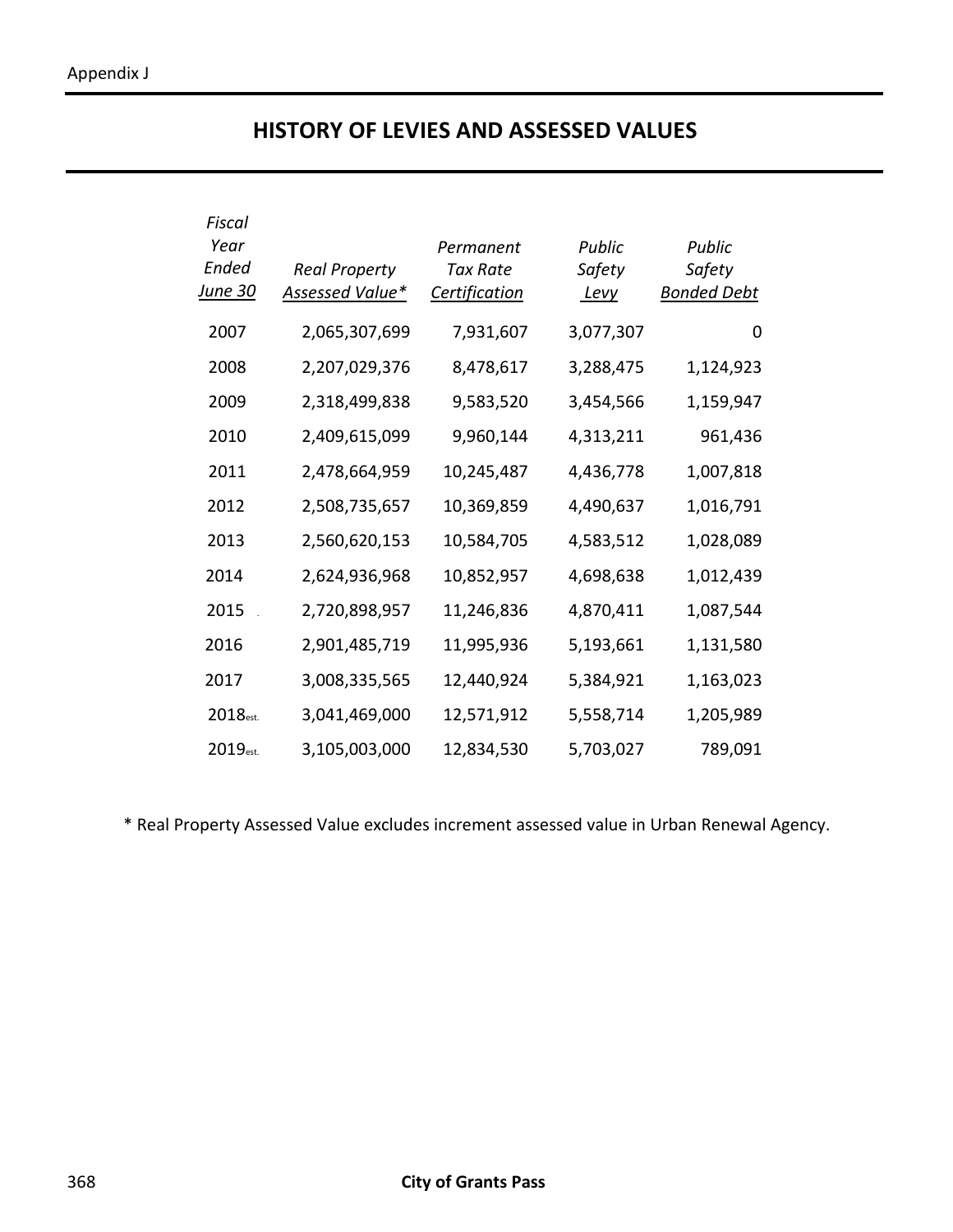#### **HISTORY OF GENERAL SUPPORT RESOURCES**

|                            | <b>ACTUAL</b>       | <b>ACTUAL</b>       | <b>BUDGET</b>       | <b>BUDGET</b>       | <b>PROJECTED</b> |
|----------------------------|---------------------|---------------------|---------------------|---------------------|------------------|
|                            | FY'15               | FY'16               | FY'17               | FY'18               | FY'19            |
| Beg. Fund Balance          | \$11,121,548        | 11,722,740          | \$10,477,000        | 9,586,493           | 6,485,316        |
| <b>Business Taxes</b>      | 281,968             | 293,333             | 279,700             | 290,000             | 292,850          |
| <b>Franchise Taxes:</b>    |                     |                     |                     |                     |                  |
| PP&L                       | 1,723,657           | 1,783,096           | 1,781,700           | 1,747,434           | 1,782,383        |
| Century Link               | 89,966              | 86,567              | 82,720              | 76,982              | 74,672           |
| Charter                    | 408,249             | 443,084             | 408,000             | 446,000             | 450,000          |
| Avista                     | 405,850             | 421,867             | 444,900             | 453,798             | 462,874          |
| Republic                   | 201,320             | 220,708             | 201,000             | 240,000             | 252,000          |
| So. Or. Sanitation         | 94,281              | 109,873             | 94,300              | 120,000             | 121,200          |
| Solid Waste Transfer       | 25,382              | 28,588              | 29,410              | 29,000              | 29,000           |
| Other Telecom.             | 49,113              | 52,205              | 46,800              | 51,000              | 51,200           |
| Fees in Lieu of Franchise  | 590,627             | 607,109             | 600,000             | 610,000             | 615,000          |
| Licenses                   | 10,875              | 10,060              | 8,200               | 8,750               | 8,750            |
| <b>State Rev. Sharing</b>  | 345,212             | 331,986             | 350,500             | 374,553             | 386,915          |
| <b>State Cigarette Tax</b> | 46,662              | 48,071              | 44,400              | 44,040              | 42,550           |
| <b>State Liquor Tax</b>    | 510,257             | 523,444             | 520,500             | 559,035             | 577,485          |
| Jail Services Utility Fee  | 952,721             | 770,651             | 972,000             | 972,000             | 972,000          |
| Other Misc.                | 16,031              | 10,295              | 5,000               | 1,465,000           | 5,000            |
| Investment Interest        | 84,278              | 105,846             | 83,000              | 90,000              | 85,000           |
| <b>TOTAL</b>               | <u>\$16,957,997</u> | <u>\$17,569,523</u> | <u>\$16,429,130</u> | <u>\$17,164,085</u> | \$12,694,195     |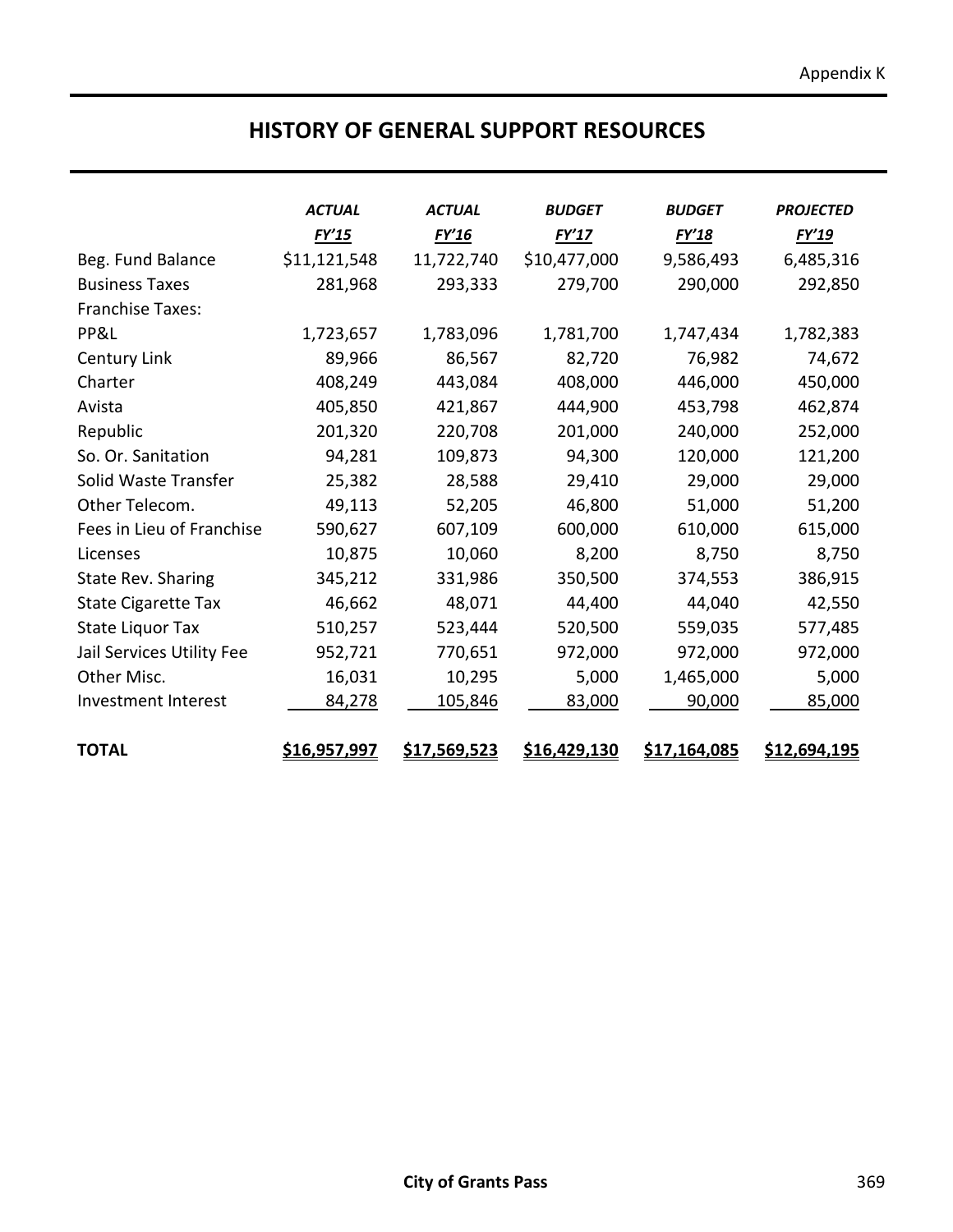# **MONTHLY SALARY SCHEDULE**

| <b>Positions</b>                          | (Salary as of January 1, 2017 and may be subject to change pending labor negotiations.)    | <b>Entry</b> | <u>Top</u> |
|-------------------------------------------|--------------------------------------------------------------------------------------------|--------------|------------|
|                                           | Reserve Police Officer (Volunteer), Fire Interns                                           | N/A          | N/A        |
| <b>Office Assistant Level</b>             |                                                                                            | \$2,653      | \$3,357    |
| <b>Accounting Technician</b>              |                                                                                            | \$2,824      | \$3,573    |
|                                           | Municipal Svcs Worker (Parks, Streets, Maint.) Utility Worker I/Personnel Assistant        | \$2,923      | \$3,699    |
| Prevention Program Office Assistant       |                                                                                            | \$2,963      | \$3,782    |
|                                           | Department Support Technician, Accounts Payable Specialist                                 | \$3,092      | \$3,912    |
|                                           | Municipal Services Specialist (Parks, Streets, Maintenance, Utility Worker II)             | \$3,143      | \$3,977    |
| Webmaster                                 |                                                                                            | \$3,236      | \$4,095    |
| <b>Public Safety Clerk</b>                |                                                                                            | \$3,215      | \$4,103    |
| <b>Treatment Plant Specialist I</b>       |                                                                                            | \$3,256      | \$4,120    |
| <b>Finance Support Specialist</b>         |                                                                                            | \$3,307      | \$4,185    |
| <b>Community Service Officer</b>          |                                                                                            | \$3,322      | \$4,240    |
| Database Tech                             |                                                                                            | \$3,393      | \$4,293    |
| Utility Worker III                        |                                                                                            | \$3,426      | \$4,335    |
| <b>Property Specialist</b>                |                                                                                            | \$3,422      | \$4,368    |
| <b>Public Safety Executive Assistant</b>  |                                                                                            | \$3,481      | \$4,405    |
| <b>Treatment Plant Specialist II</b>      |                                                                                            | \$3,500      | \$4,429    |
| Mechanic                                  |                                                                                            | \$3,512      | \$4,444    |
|                                           | Computer Services Tech., Public Works Project Specialist/Assist. Planner/Engineering Tech. | \$3,700      | \$4,681    |
| Personnel Technician                      |                                                                                            | \$3,756      | \$4,753    |
| <b>Treatment Plant Specialist III</b>     |                                                                                            | \$3,815      | \$4,827    |
| <b>Grants Specialist</b>                  |                                                                                            | \$3,986      | \$5,044    |
| Public Safety Dispatcher                  |                                                                                            | \$3,705      | \$5,065    |
| Accountant                                |                                                                                            | \$4,180      | \$5,290    |
| Lead Public Safety Dispatcher             |                                                                                            | \$3,890      | \$5,314    |
| <b>GIS Coordinator</b>                    |                                                                                            | \$4,270      | \$5,403    |
| Crime Analyst                             |                                                                                            | \$4,302      | \$5,491    |
| <b>Building Inspector</b>                 |                                                                                            | \$4,352      | \$5,507    |
| Civilian Public Safety Records Supervisor |                                                                                            | \$4,376      | \$5,537    |
|                                           | Business Advocate, Mechanic Lead, H R Analyst                                              | \$4,390      | \$5,554    |
| <b>Property Management Coordinator</b>    |                                                                                            | \$4,433      | \$5,610    |
| Firefighter                               |                                                                                            | \$4,431      | \$5,656    |
| Associate Planner                         |                                                                                            | \$4,483      | \$5,672    |
|                                           | City Surveyor, Network Administrator, Systems Administrator                                | \$4,557      | \$5,767    |
|                                           | Business Operations Supervisor/City Recorder/Engineering Project Supervisor                | \$4,609      | \$5,832    |
| Fire Engineer                             |                                                                                            | \$4,819      | \$6,151    |
| Fire Inspector                            |                                                                                            | \$4,836      | \$6,172    |
| Police Officer                            |                                                                                            | \$4,539      | \$6,183    |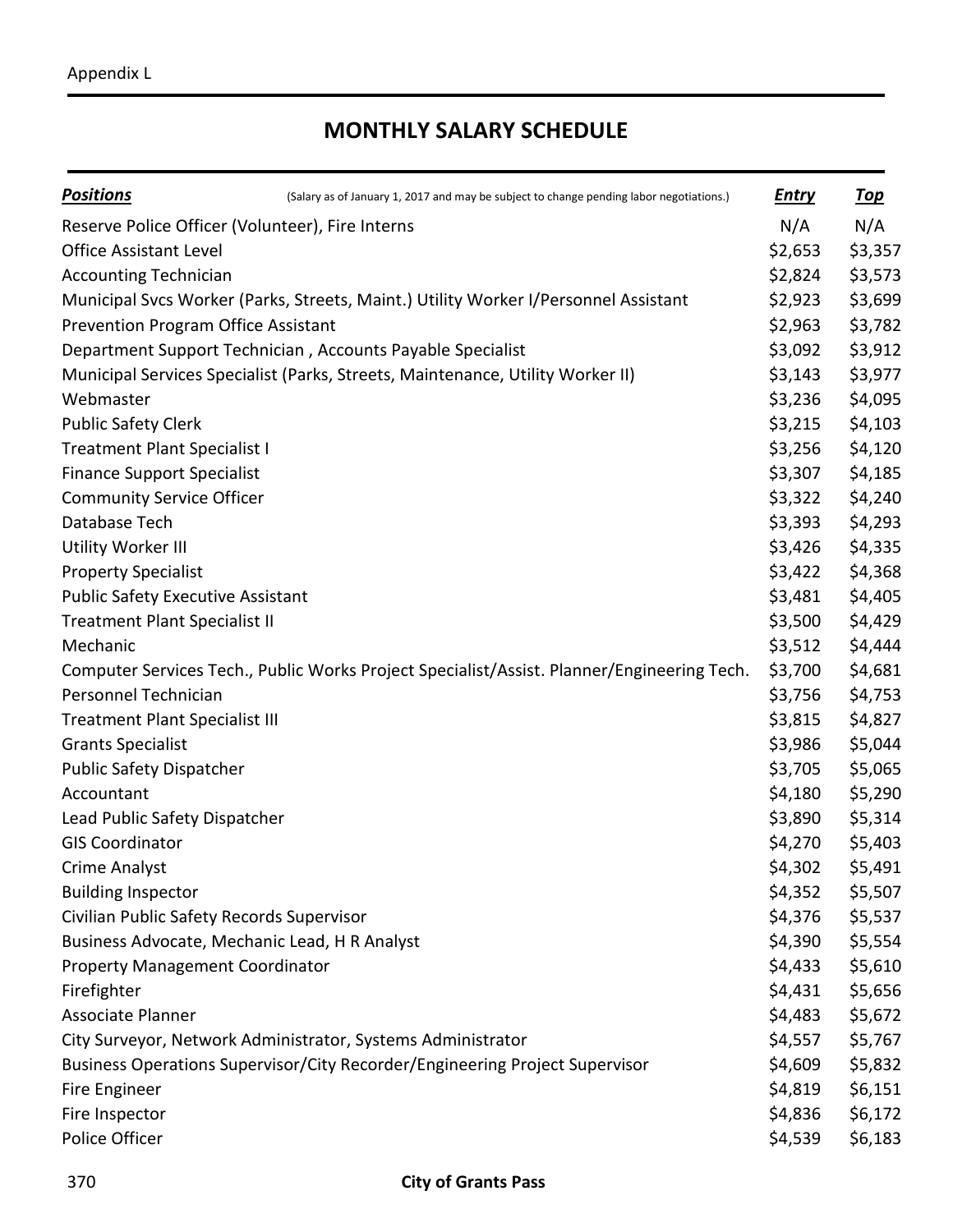# **MONTHLY SALARY SCHEDULE**

| <b>Positions</b>                                      | (Salary as of January 1, 2017 and may be subject to change pending labor negotiations.) | <b>Entry</b> | <u>Top</u> |
|-------------------------------------------------------|-----------------------------------------------------------------------------------------|--------------|------------|
| <b>Customer Service Supervisor</b>                    |                                                                                         | \$4,888      | \$6,185    |
| Civilian Public Safety Communications Supervisor      |                                                                                         | \$5,039      | \$6,377    |
|                                                       | Senior Planner/Superintendent of Fleet, Parks and Streets                               | \$5,082      | \$6,430    |
| Fire Lieutenant                                       |                                                                                         | \$5,047      | \$6,442    |
| Police Corporal                                       |                                                                                         | \$4,781      | \$6,507    |
| <b>Utility Engineer</b>                               |                                                                                         | \$5,150      | \$6,516    |
| <b>Accounting Services Supervisor</b>                 |                                                                                         | \$5,234      | \$6,623    |
| Superintendent (D&C, Wastewater, Water)               |                                                                                         | \$5,389      | \$6,819    |
| Battalion Chief, Fire Marshal, Public Safety Sergeant |                                                                                         | \$5,892      | \$7,456    |
| Information Technology Manager, Principal Planner     |                                                                                         | \$6,145      | \$7,775    |
| <b>Building Official</b>                              |                                                                                         | \$6,298      | \$7,969    |
| Public Safety Lieutenant                              |                                                                                         | \$6,709      | \$8,489    |
| <b>City Engineer</b>                                  |                                                                                         | \$6,749      | \$8,540    |
| Department Director (Human Resources)                 |                                                                                         | \$7,146      | \$9,043    |
| Deputy Chief                                          |                                                                                         | \$7,466      | \$9,447    |
| Department Director (Finance)                         |                                                                                         | \$7,765      | \$9,825    |
| Department Director (Parks & Comm. Dev.)              |                                                                                         | \$8,058      | \$10,196   |
| Department Director (Public Works)                    |                                                                                         | \$8,143      | \$10,303   |
| <b>Assistant City Manager</b>                         |                                                                                         | \$8,466      | \$10,713   |
| Department Director (Public Safety)                   |                                                                                         | \$8,545      | \$10,812   |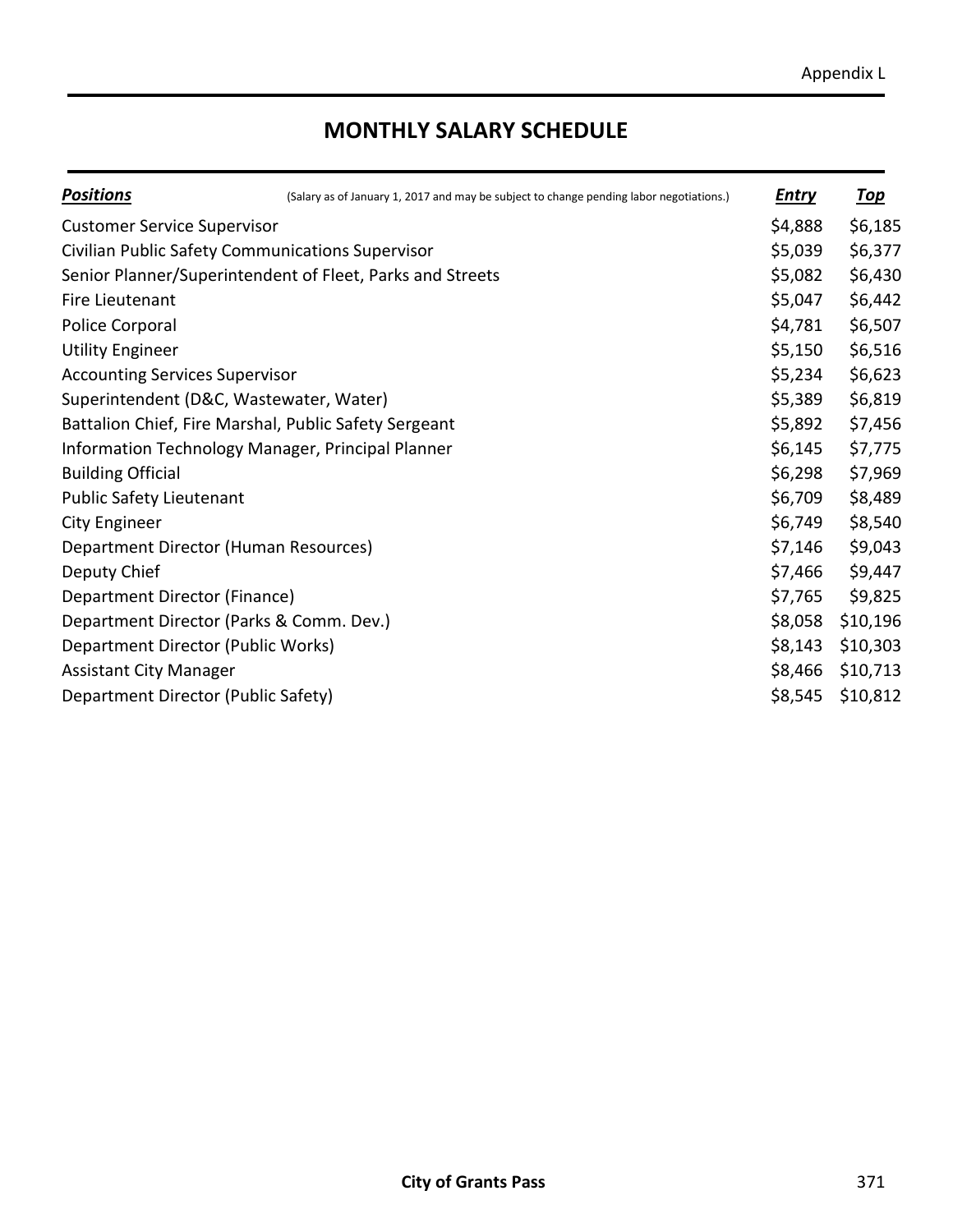# **REPRESENTATIVE ANNUAL SALARY AND FRINGE BENEFITS**

|  |  | As of January 1, 2017 |  |  |
|--|--|-----------------------|--|--|
|--|--|-----------------------|--|--|

|                                     | <b>Office</b><br><b>Assistant II</b> | <b>Municipal</b><br><b>Services</b><br>Worker | <b>Utility</b><br>Worker | <b>Treatment</b><br><b>Plant</b><br><b>Specialist</b> | <b>Fire</b><br><b>Engineer</b> | Police<br><b>Officer</b> |
|-------------------------------------|--------------------------------------|-----------------------------------------------|--------------------------|-------------------------------------------------------|--------------------------------|--------------------------|
| Salary (top step)                   | 40,290                               | 44,395                                        | 52,020                   | 57,932                                                | 73,819                         | 74,196                   |
| Certification +                     | $\theta$                             | $\theta$                                      | 0                        | 1,810                                                 | 3,640                          | 8,820                    |
| <b>Sub-Total Salary</b>             | 40,290                               | 44,395                                        | 52,020                   | 59,742                                                | 77,459                         | 83,016                   |
| Legislated Benefits:                |                                      |                                               |                          |                                                       |                                |                          |
| <b>Workers Comp</b>                 | 129                                  | 2,091                                         | 2,429                    | 2,790                                                 | 2,943                          | 3,379                    |
| <b>City Portion PERS/OPSRP</b>      | 6,197                                | 7,392                                         | 8,661                    | 9,188                                                 | 19,915                         | 21,343                   |
| City Portion FICA Tax 7.65%         | 3,082                                | 3,396                                         | 3,980                    | 4,570                                                 | 5,926                          | 6,351                    |
| <b>Subtotal Legislated Benefits</b> | 9,408                                | 12,879                                        | 15,070                   | 16,548                                                | 28,784                         | 31,073                   |
| <b>Negotiated Benefits:</b>         |                                      |                                               |                          |                                                       |                                |                          |
| Employee 6% PERS/OPSRP              | 2,417                                | 2,664                                         | 3,121                    | 3,585                                                 | 4,648                          | 4,981                    |
| Health/Dental Insurance             | 20,136                               | 16,220                                        | 16,224                   | 16,224                                                | 20,136                         | 20,136                   |
| <b>Wellness Program</b>             | 180<br>66                            | 180<br>73                                     | 180<br>99                | 180<br>99                                             | 180                            | 180                      |
| Life Ins.                           |                                      |                                               |                          |                                                       | 135                            | 140                      |
| Long Term Dis. Ins.                 | 132<br>22,931                        | 148<br>19,285                                 | 199<br>19,823            | 199<br>20,287                                         | 261<br>25,360                  | <u>270</u><br>25,707     |
| <b>Subtotal Negotiated Benefits</b> |                                      |                                               |                          |                                                       |                                |                          |
| <b>Sub-Total Benefits</b>           | 32,339                               | 32,164                                        | 34,893                   | 36,835                                                | 54,144                         | 56,780                   |
| <b>Total Salary &amp; Benefits</b>  | 72,629                               | 76,559                                        | 86,913                   | 96,577                                                | 131,603                        | 139,796                  |
| % Ratio of Benefits/Salary          | 80%                                  | 72%                                           | 67%                      | 62%                                                   | 70%                            | 68%                      |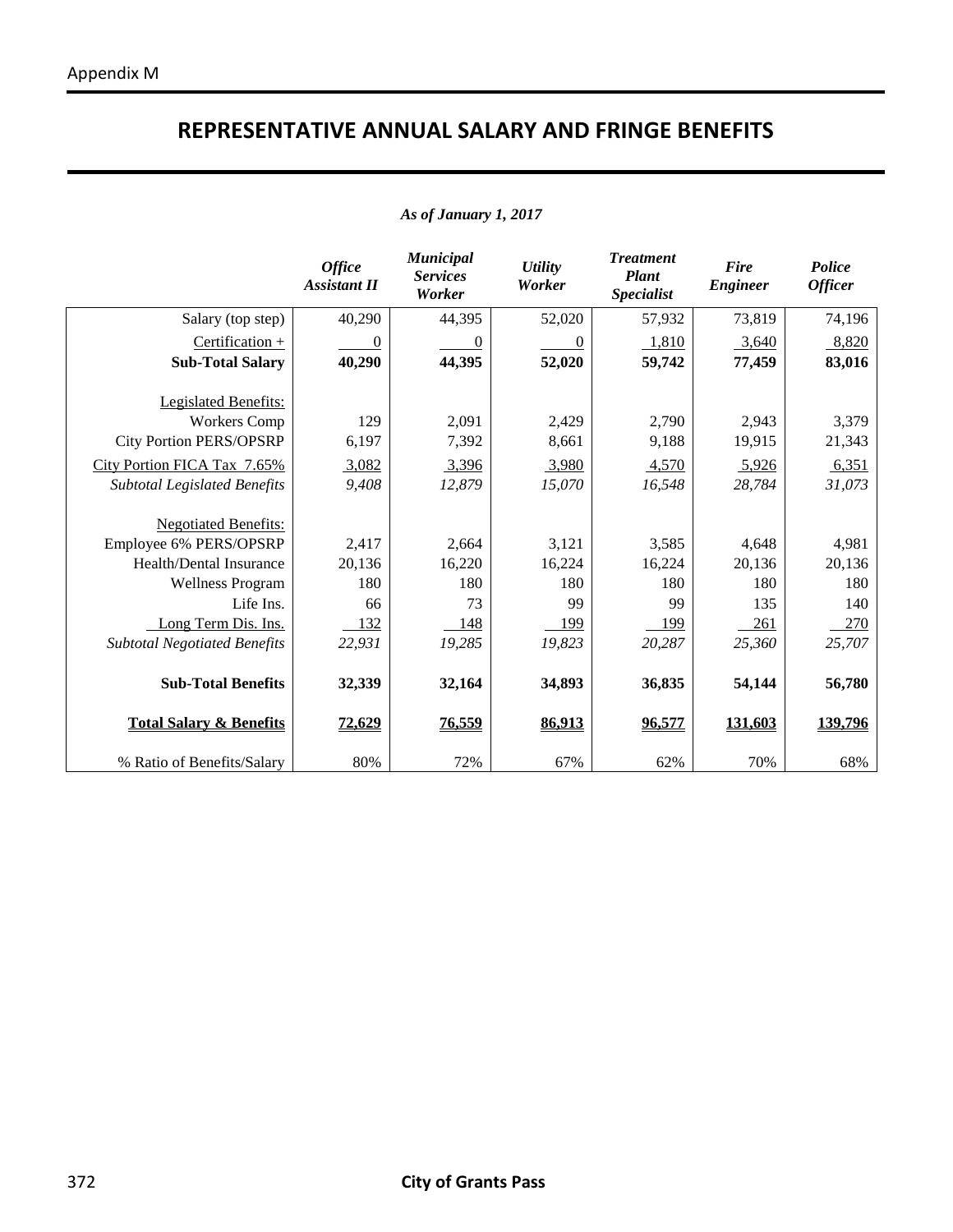## **BENEFITS DETAILS**

Employee related benefits are a key expenditure detail. Details on the significant benefits expenditures are presented below along with additional detail on the largest two benefits related expenditures: the Oregon Public Employees Retirement System (PERS) and Employee Health Insurance.

The total cost for benefits by the major categories is provided below to provide insight into the changes over time. Remember that "Budget" will appear to jump in comparison to "Actual" given that the City frequently has unfilled positions at different times throughout the year that result in temporary expenditure savings.

| <b>FY'15</b>  | <b>FY'16</b>  | <b>FY'17</b>  | <b>FY'18</b>  | <b>FY'19</b> |
|---------------|---------------|---------------|---------------|--------------|
| <b>Actual</b> | <b>Actual</b> | <b>Budget</b> | <b>Budget</b> | Projected    |
| 1,013,446     | 1,067,634     | 1,129,190     | 1,232,847     | 1,277,234    |
| 640           | 273,933       | 311,712       | 528,012       | 545,340      |
| 3,514,212     | 3,741,215     | 4,345,417     | 4,595,791     | 4,963,589    |
| 222,486       | 273,709       | 251,890       | 180,630       | 217,060      |
| 772,893       | 795,892       | 903,780       | 989,227       | 1,027,073    |
| 2,445,407     | 2,517,001     | 2,750,271     | 3,166,244     | 3,355,901    |
|               |               |               |               |              |

*\*Note FY'15 actual results were due to fund balance credit distribution from change in self-insurance plan.* 

**Fica/Medicare:** These are the mandatory federal payroll taxes required to be paid by all public and private employers.

**Workers Compensation:** The City participates in the City County Insurance Services self-insured pool for workers compensation claims. Charges to departments fluctuate with changing worker's comp rates and employer experience modification.

**Insurance (Health & Life):** Health insurance and dental insurance make up the bulk of this expenditure category. The City pays 92.5% of health insurance premiums for all classes of employees and all bargaining units also have a cost sharing agreement for annual increases that are in excess of 10% per year. Insurance costs by major operating departments are presented on the following page.

**Retiree Insurance:** The City has an obligation to pay four years of health insurance premiums upon retirement and this is the budgeted premium payments for retirees. Employees hired on or after January 1, 2007, are no longer eligible for the 48 months of Coverage at time of PERS retirement election, except as agreed to in signed labor union contracts between the City and labor unions.

**PERS:** Like almost all public agencies in Oregon, the City's participation in the Oregon PERS is mandatory. Public Employees that participated in the PERS system prior to system changes made in 2003 receive slightly different benefits than those that started after 2003. PERS charges the City different rates for the different classes of employees and different rates for sworn personnel versus general service personnel. The City uses its insurance/benefits fund to charge slightly different rates to departments as compared to the rates paid into the PERS system to limit the drastic budgetary impact of the State's PERS rates changing every two years. There is currently a PERS reserve in the insurance fund that will be used in the future to offset the impact of rates that are set to increase every two years until the State system is fully funded again. Costs by major operating departments are presented on the following page.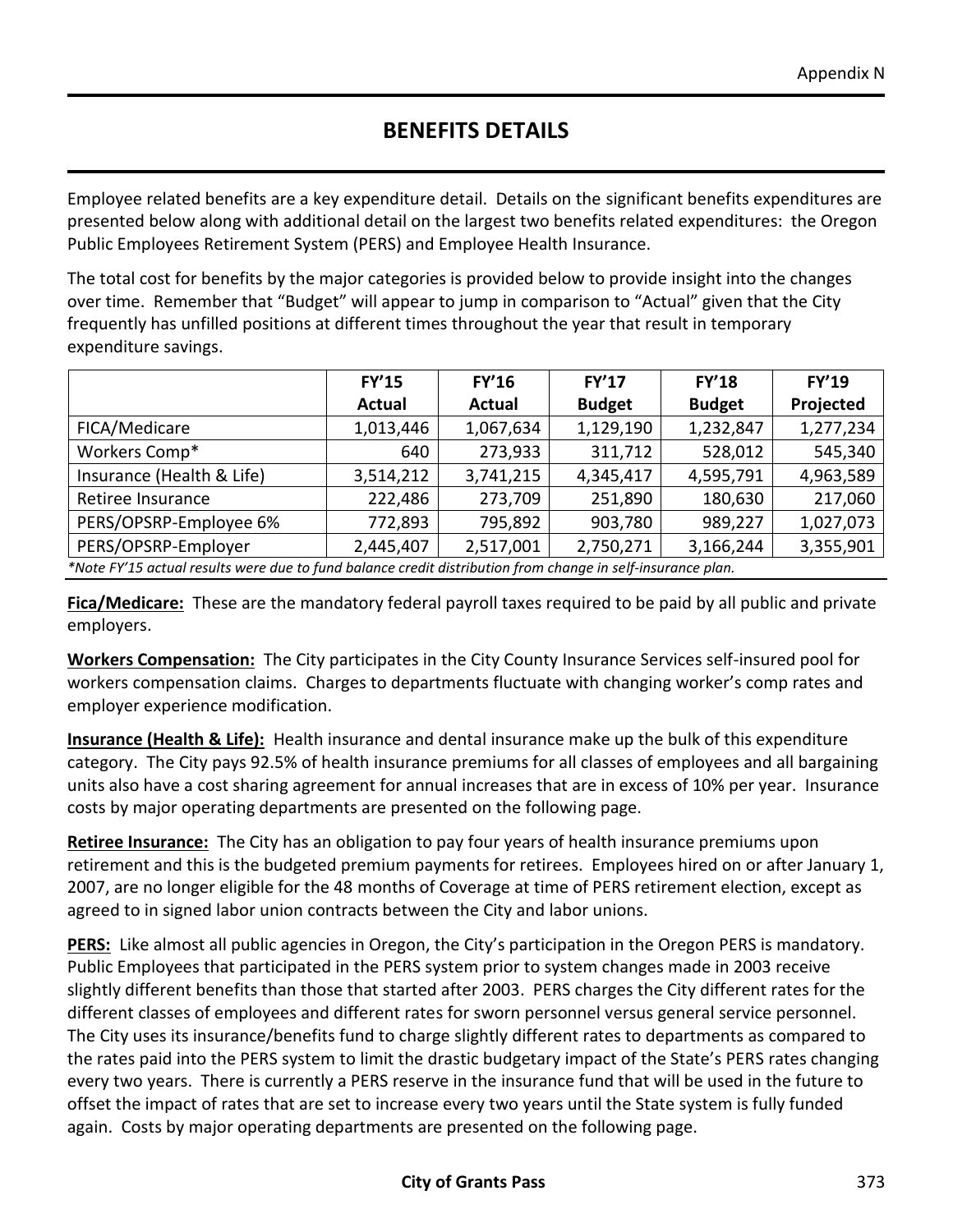# **BENEFIT DETAILS**

| <b>Total PERS Expenditures by Program Area</b> |              |              |               |               |              |  |  |
|------------------------------------------------|--------------|--------------|---------------|---------------|--------------|--|--|
|                                                | <b>FY'15</b> | <b>FY'16</b> | <b>FY'17</b>  | <b>FY'18</b>  | <b>FY'19</b> |  |  |
|                                                | Actual       | Actual       | <b>Budget</b> | <b>Budget</b> | Projected    |  |  |
| <b>Public Safety</b>                           | 2,108,694    | 2,121,308    | 2,361,613     | 2,557,879     | 2,810,121    |  |  |
| Parks                                          | 68,748       | 71,709       | 79,483        | 85,246        | 96,274       |  |  |
| Development                                    | 100,093      | 103,263      | 121,550       | 158,589       | 174,098      |  |  |
| Transportation                                 | 73,766       | 71,060       | 88,072        | 88,221        | 96,318       |  |  |
| Storm Water/Open Space                         | 607          | 539          | 0             | 0             | 0            |  |  |
| Water                                          | 159,193      | 194,408      | 187,949       | 200,376       | 222,849      |  |  |
| Wastewater                                     | 154,818      | 175,518      | 180,721       | 194,722       | 218,802      |  |  |
| Solid Waste                                    | 2,607        | 2,853        | 2,562         | 3,803         | 4,467        |  |  |
| <b>Administrative Services</b>                 | 262,575      | 260,755      | 290,553       | 310,425       | 339,775      |  |  |
| <b>Support Services</b>                        | 285,988      | 310,896      | 341,548       | 556,210       | 420,270      |  |  |
| Lands & Building                               | 1,211        | 584          | 0             | 0             | 0            |  |  |
| <b>TOTAL</b>                                   | 3,218,300    | 3,312,893    | 3,654,051     | 4,155,471     | 4,382,974    |  |  |

| <b>Total Insurance Expenditures by Program Area</b> |               |               |               |               |              |  |  |
|-----------------------------------------------------|---------------|---------------|---------------|---------------|--------------|--|--|
|                                                     | <b>FY'15</b>  | <b>FY'16</b>  | <b>FY'17</b>  | <b>FY'18</b>  | <b>FY'19</b> |  |  |
|                                                     | <b>Actual</b> | <b>Actual</b> | <b>Budget</b> | <b>Budget</b> | Projected    |  |  |
| <b>Public Safety</b>                                | 1,930,897     | 2,026,018     | 2,423,369     | 2,495,756     | 2,691,704    |  |  |
| Parks                                               | 97,424        | 106,053       | 118,805       | 141,733       | 153,990      |  |  |
| Development                                         | 143,666       | 159,857       | 183,173       | 233,125       | 251,758      |  |  |
| Transportation                                      | 114,260       | 116,116       | 136,098       | 136,692       | 150,401      |  |  |
| Storm Water/Open Space                              | 881           | 895           | 0             | 0             |              |  |  |
| Water                                               | 225,915       | 229,575       | 264,633       | 298,645       | 323,043      |  |  |
| Wastewater                                          | 212,659       | 228,150       | 246,968       | 281,456       | 303,742      |  |  |
| Solid Waste                                         | 3,465         | 3,664         | 3,289         | 4,285         | 5,292        |  |  |
| <b>Administrative Services</b>                      | 368,248       | 408,147       | 441,459       | 461,268       | 497,471      |  |  |
| <b>Support Services</b>                             | 416,294       | 461,527       | 527,623       | 542,831       | 586,188      |  |  |
| Lands & Building                                    | 504           | 1,214         | 0             | 0             |              |  |  |
| <b>TOTAL</b>                                        | 3,514,213     | 3,741,216     | 4,345,417     | 4,595,791     | 4,963,589    |  |  |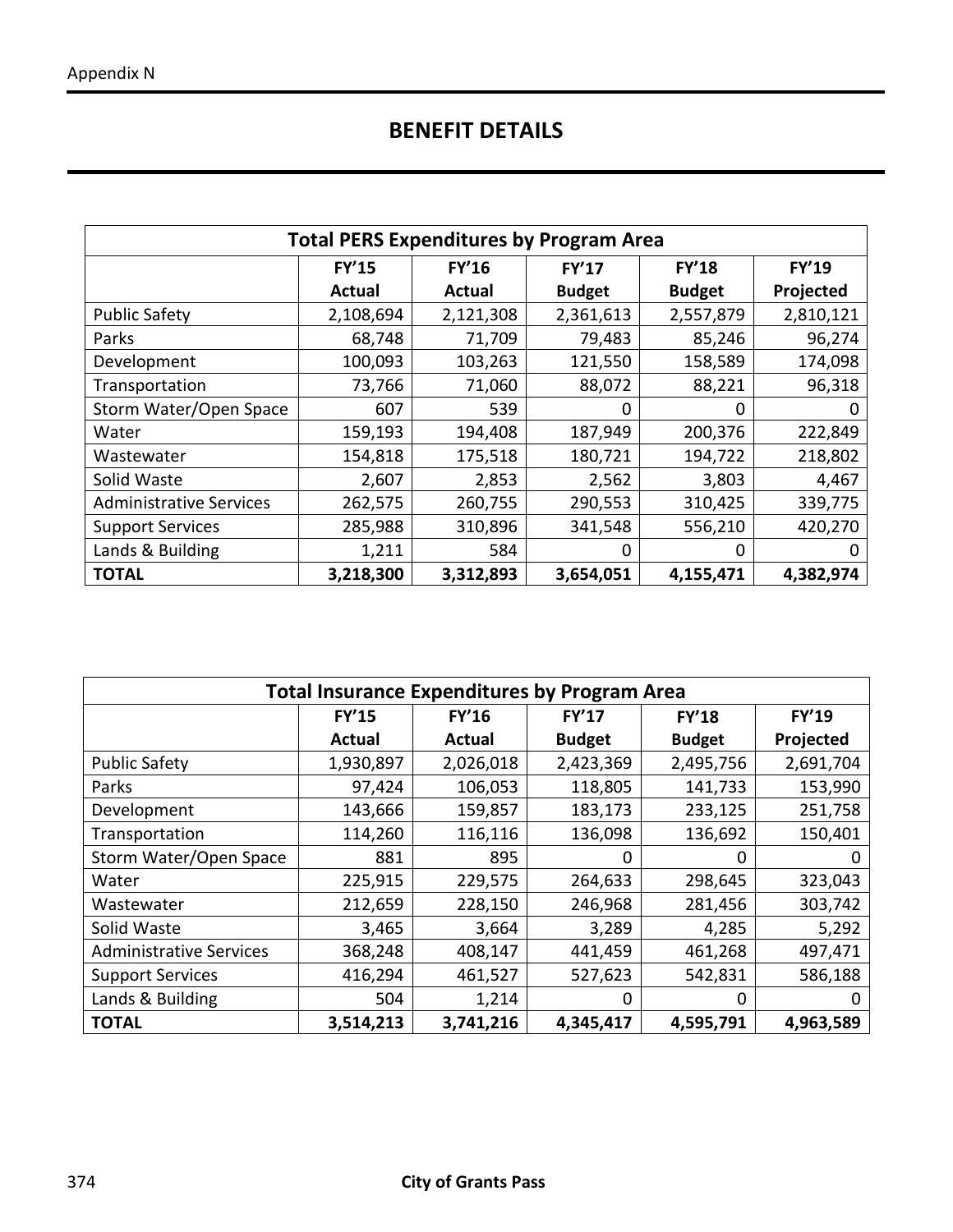### **COMPUTATION OF LEGAL DEBT MARGIN**

#### *As of June 30, 2017*

The issuance of bonds by local governmental units in Oregon is limited by the provisions of the City's charter, local law and provisions of the Oregon Revised Statues (ORS). No City can issue bonds exceeding the lesser of 3% of its real market value or the limitations as defined by local charter or law. The City of Grants Pass Charter does not identify any such bonding limitation; thus, the 3% real market value limitations apply to the local municipality.

Exclusions, as defined by ORS, from the limitation include bonds issued for water, sanitary or storm sewers and special assessment improvements. The calculations presented below substantiates that all the current bonded debt of the City meets the defined exclusions, showing compliance with the legal debt limitation.

| *Total Real Market Value as of June 30, 2016 est.<br>Less Non-Profit Housing<br>**Total                                                                     | Total                  |             |    | \$3,041,469,000<br><u>- 2,092,850</u><br>\$3,039,376,150 |
|-------------------------------------------------------------------------------------------------------------------------------------------------------------|------------------------|-------------|----|----------------------------------------------------------|
| Debt limit, 3% of total real market value - ORS 287.004(2)                                                                                                  |                        |             | \$ | 91,181,285                                               |
| Amount of debt applicable to debt limit                                                                                                                     |                        |             |    |                                                          |
| Total bonded debt, including special assessments bond<br>and public safety general obligation bonds                                                         |                        | \$7,500,000 |    |                                                          |
| Less:<br>Assets in debt service funds available for<br>\$<br>payment of principal<br>Other deduction allowed by law<br>Special assessment and revenue bonds | 0<br>O<br>$-5,635,000$ |             |    |                                                          |
| <b>Total Deductions</b>                                                                                                                                     |                        | \$5,635,000 |    |                                                          |
| Total amount of debt applicable to debt limit                                                                                                               |                        |             | S. | 1,865,000                                                |
| Legal debt margin                                                                                                                                           |                        |             |    | \$89,316,285                                             |
| * Total Real Market Value as defined in ORS 308.207                                                                                                         |                        |             |    |                                                          |

\*\* Source: Josephine County Assessor's office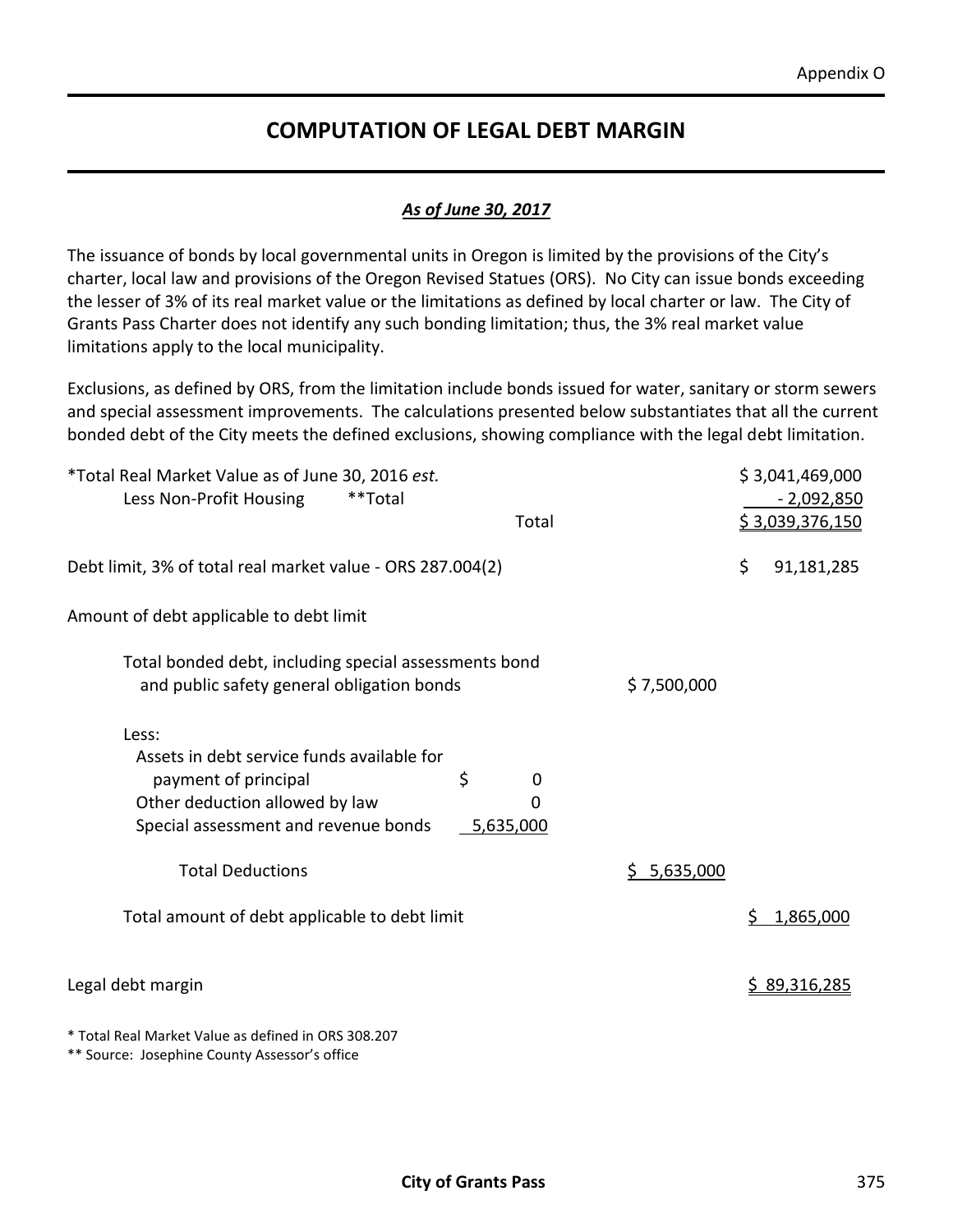### **SCHEDULE OF FUTURE DEBT SERVICE**

# **Bonded Debt**

|                    | <b>General Obligation Bonds</b><br><b>Public Safety Facilities</b> |                        | <b>Full Faith and Credit</b><br><b>Obligation Bonds</b><br><b>Wastewater Fund</b> |                        | <b>Full Faith and Credit</b><br><b>Obligation Bonds</b><br><b>Water Fund</b> |                 |
|--------------------|--------------------------------------------------------------------|------------------------|-----------------------------------------------------------------------------------|------------------------|------------------------------------------------------------------------------|-----------------|
| <b>Fiscal Year</b> | Principal                                                          | <i><b>Interest</b></i> | Principal                                                                         | <i><b>Interest</b></i> | Principal                                                                    | <i>Interest</i> |
| 2017-2018          | 1,095,000                                                          | 74,600                 | 385,000                                                                           | 101,063                | 400,000                                                                      | 106,520         |
| 2018-2019          | 770,000                                                            | 30,800                 | 400,000                                                                           | 85,663                 | 410,000                                                                      | 96,360          |
| 2019-2020          | 0                                                                  | 0                      | 415,000                                                                           | 69,663                 | 425,000                                                                      | 81,700          |
| 2020-2021          | 0                                                                  | 0                      | 430,000                                                                           | 53,400                 | 440,000                                                                      | 65,100          |
| 2021-2022          | 0                                                                  | 0                      | 445,000                                                                           | 36,200                 | 455,000                                                                      | 47,900          |
| 2022-2023          | 0                                                                  | 0                      | 460,000                                                                           | 18,400                 | 475,000                                                                      | 29,300          |
| 2023-2024          | 0                                                                  |                        | 0                                                                                 |                        | 495,000                                                                      | 9,900           |
| <b>Totals</b>      | \$1,865,000                                                        | <u>\$105,400</u>       | \$2,535,000                                                                       | <u>\$364,389</u>       | \$3,100,000                                                                  | \$436,780       |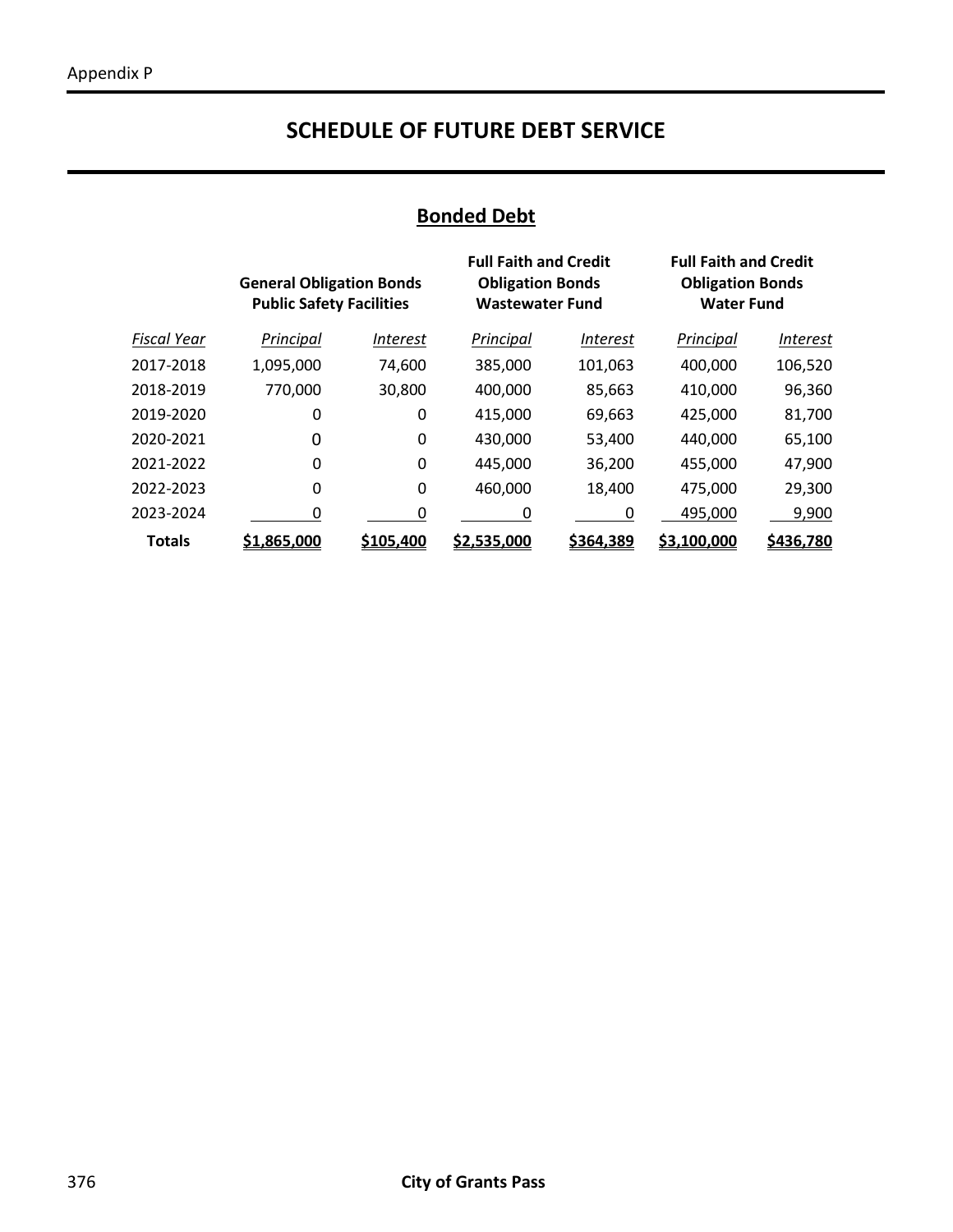#### *As of June 30, 2017 est.*

Municipal governments are authorized to make interfund loans. Generally this occurs when it is advantageous (e.g. short-term financing needs) and occasionally as a result of an unexpected temporary resource shortage. Interfund loan payments are recognized as revenues and expenditures as appropriate when they occur and thus affect the budgetary balance of each fund.

The borrowing fund pays interest to the loaning fund at the rate earned at the Local Government Investment Pool. This ensures the fund that loaned the money continues to earn fair and appropriate interest, and usually means the fund in need of short-term financing receives a more advantageous interest rate than external borrowing rates.

Currently the City has the following interfund loans outstanding:

 $\overline{a}$ 

| From                          | Τo                                 | <b>Balance</b> | Last<br>Payment | <b>Scheduled</b><br>Payment |
|-------------------------------|------------------------------------|----------------|-----------------|-----------------------------|
| General Fund <sup>1</sup>     | Lands & Buildings Capital Projects | \$1,460,000    | June 2013       | June 2017                   |
| Solid Waste Fund <sup>2</sup> | <b>Bancroft Bond Fund</b>          | 819,200        | June 2016       | June 2017                   |

<sup>&</sup>lt;sup>1</sup> In June 2006 the Council approved the acquisition of property on Lower River Road by use of a short-term interfund loan. This loan had an original balance of \$2,500,000 and is being paid back from sale of land proceeds. Loan was reaffirmed by resolution 13-6091 in June 2013.

<sup>&</sup>lt;sup>2</sup> The Bancroft Fund traditionally generates revenue from the sale of bonds to fund capital projects from local improvement districts. The local improvement districts financing mechanism is repaid through bi-annual billings to the property owners. Since 2002 the LIDs formed have been of insufficient dollar value to warrant public sale of bonds. Loan payments are made annually based on actual payments received from property owners. Loan is annually reaffirmed by Council resolutions.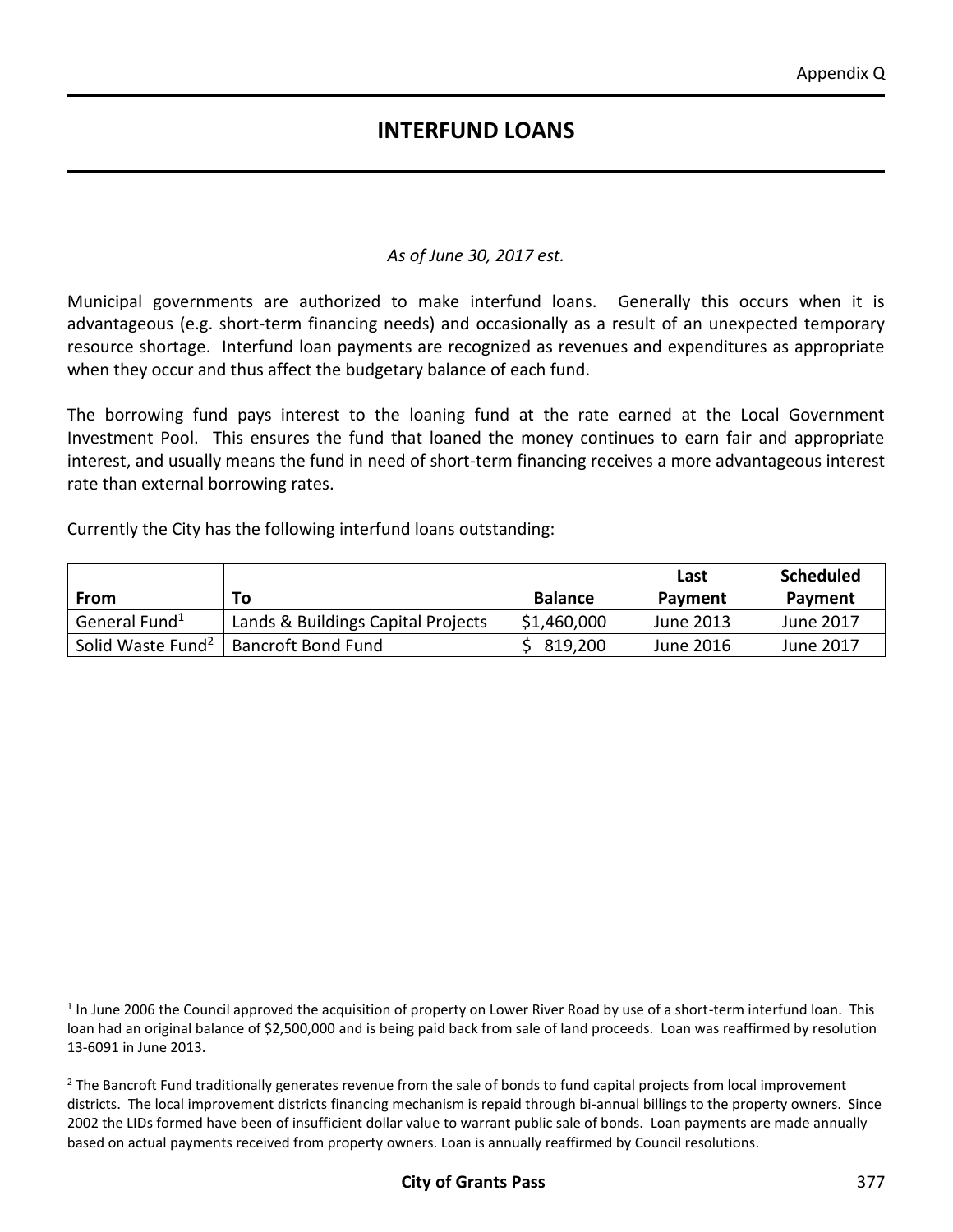# **TEN LARGEST TAXPAYERS WITHIN CITY LIMITS**

| <b>Name</b>                                              | <b>Type of Business</b> | <b>City Taxable</b><br><b>Base Value</b> | Percentage of<br><b>Total Assessed Value</b> |  |
|----------------------------------------------------------|-------------------------|------------------------------------------|----------------------------------------------|--|
| S-H Forty-Nine Properties                                | Commercial              | \$<br>25,269,540                         | 0.84%                                        |  |
| <b>Charter Communications</b>                            | Utility                 | 24,180,700                               | 0.80%                                        |  |
| Masterbrand Cabinets Inc.                                | Industrial              | 22,957,860                               | 0.76%                                        |  |
| Auerbach Grants Pass & Freeman<br><b>Grants Pass LLC</b> | Commercial              | 19,857,050                               | 0.66%                                        |  |
| Avista Corp. dba Avista Utilities                        | Utility                 | 16,945,000                               | 0.56%                                        |  |
| Fred Meyer Stores Inc.                                   | Commercial              | 15,052,590                               | 0.50%                                        |  |
| PacifiCorp (PP&L)                                        | Utility                 | 14,679,000                               | 0.49%                                        |  |
| Johnson Trust, Carl D                                    | Commercial              | 14,320,730                               | 0.48%                                        |  |
| Home Depot                                               | Commercial              | 13,707,572                               | 0.46%                                        |  |
| Lynn-Ann Development LLC                                 | Developer               | 13,558,743                               | 0.45%                                        |  |
| Sub-total of top taxpayers:                              |                         | \$180,528,785                            | 6.00%                                        |  |
| Other taxpayers:                                         |                         | \$2,829,999,870                          | 94.00%                                       |  |
| Total all taxpayers:                                     |                         | \$3,010,528,655                          | 100.00%                                      |  |

Source: Josephine County Assessor - October 2016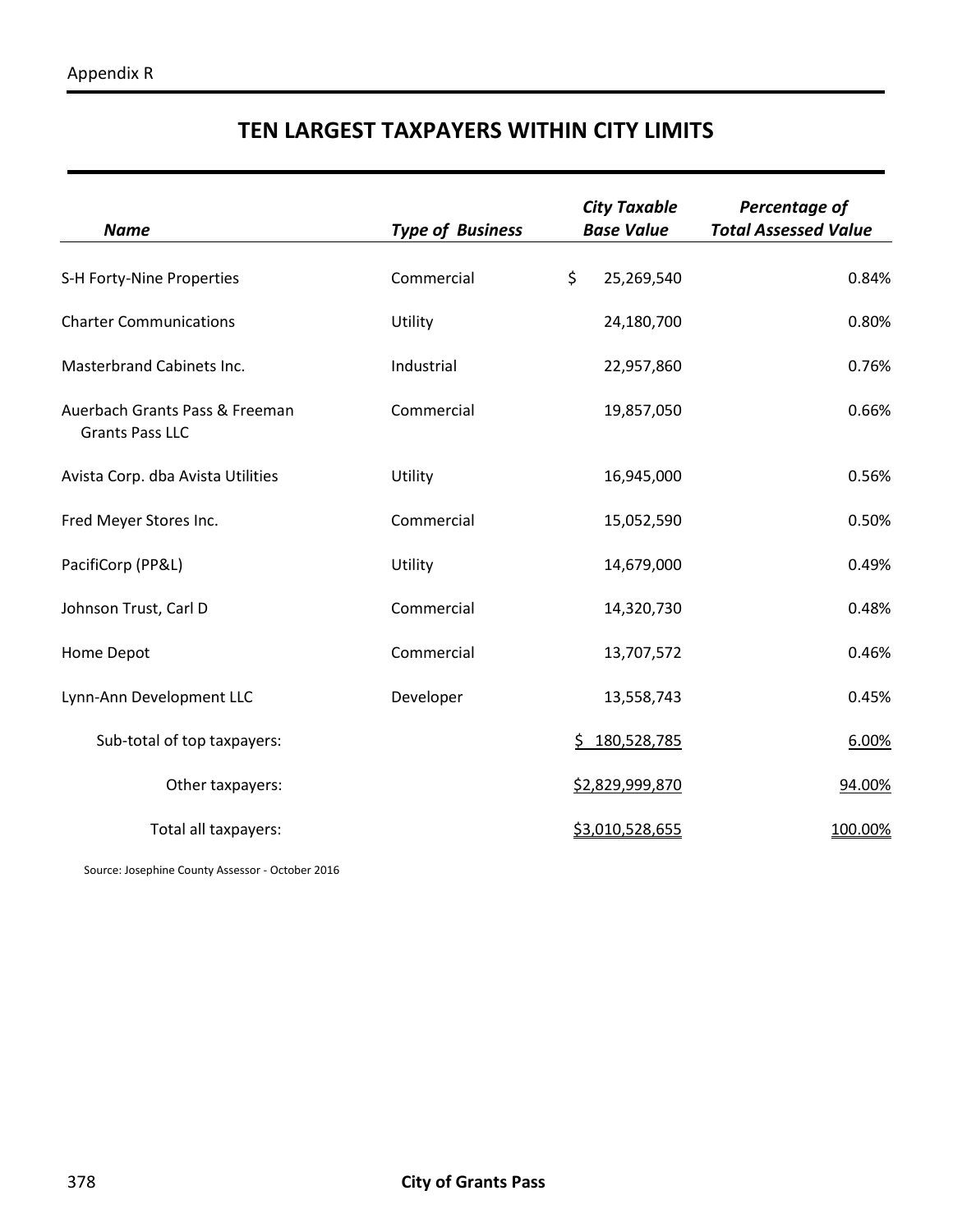### **SYSTEM DEVELOPMENT CHARGE REVENUES**

| FY'18 System Development Charge Revenues                    |                                                                                     |                                  |                                                           |                                                                                            |                             |                                      |  |
|-------------------------------------------------------------|-------------------------------------------------------------------------------------|----------------------------------|-----------------------------------------------------------|--------------------------------------------------------------------------------------------|-----------------------------|--------------------------------------|--|
|                                                             | <b>Capital Improvement Type</b>                                                     | <b>SDC Fund</b><br><b>Number</b> | <b>Est. Balance</b><br>July 1, 2017                       | <b>FY'18 SDC</b><br><b>Revenue</b><br><b>Budget</b>                                        | FY'18<br><b>Allocations</b> | <b>Est. Balance</b><br>June 30, 2018 |  |
| Parks Land Acquisition<br>692<br>60,069<br>34,100<br>54,025 |                                                                                     |                                  |                                                           |                                                                                            | 40,144                      |                                      |  |
| Parks Development                                           |                                                                                     | 694                              | 73,296                                                    | 30,300                                                                                     | 56,244                      | 47,352                               |  |
|                                                             | Storm Water & Open Space                                                            | 642                              | 337,838                                                   | 107,700                                                                                    | 125,000                     | 320,536                              |  |
| Transportation                                              |                                                                                     | 614                              | 429,757                                                   | 191,400                                                                                    | 100,000                     | 521,157                              |  |
| Water                                                       |                                                                                     | 752                              | 1,168,530                                                 | 494,800                                                                                    | 500,000                     | 1,163,330                            |  |
| Wastewater                                                  |                                                                                     | 722                              | 857,644                                                   | 451,200                                                                                    | 500,000                     | 808,864                              |  |
|                                                             | FY'18 Budgeted Allocation of System Development Charge Revenues To Capital Projects |                                  |                                                           |                                                                                            |                             |                                      |  |
| Project #                                                   | <b>Project Name</b>                                                                 |                                  | <b>Description</b>                                        |                                                                                            |                             | \$ Allocated                         |  |
|                                                             |                                                                                     |                                  | <b>Parks Land Acquisition SDC to Capital Projects</b>     |                                                                                            |                             |                                      |  |
| LB4710                                                      | <b>Overland Park Reserve</b>                                                        |                                  | Park land acquisition                                     |                                                                                            |                             | 54,025                               |  |
|                                                             |                                                                                     |                                  |                                                           | \$54,025<br><b>Total</b>                                                                   |                             |                                      |  |
|                                                             |                                                                                     |                                  |                                                           |                                                                                            |                             |                                      |  |
|                                                             |                                                                                     |                                  | <b>Parks Land Development SDC to Capital Projects</b>     |                                                                                            |                             |                                      |  |
| LB8580                                                      | Izaak Walton Community Building & Stage                                             |                                  |                                                           | New community building and concert area/stage                                              |                             | 56,244                               |  |
| <b>Total</b>                                                |                                                                                     |                                  |                                                           |                                                                                            | \$56,244                    |                                      |  |
|                                                             |                                                                                     |                                  |                                                           |                                                                                            |                             |                                      |  |
|                                                             |                                                                                     |                                  | <b>Storm Water and Open Space SDC to Capital Projects</b> |                                                                                            |                             | 125,000                              |  |
| DO6337                                                      | Schroeder Lane North SD                                                             |                                  |                                                           | Extend storm drain line from Schroeder Lane &<br><b>Leonard Road North</b><br><b>Total</b> |                             |                                      |  |
|                                                             |                                                                                     |                                  |                                                           |                                                                                            |                             |                                      |  |
|                                                             |                                                                                     |                                  |                                                           |                                                                                            |                             |                                      |  |
| <b>Transportation SDC to Capital Projects</b>               |                                                                                     |                                  |                                                           |                                                                                            |                             |                                      |  |
| TR6116                                                      | Allen Creek Rd. Improve W. Harbeck to<br>Denton Trail.                              |                                  | <b>Denton Trail</b>                                       | Connect Allen Creek Rd. between W. Harbeck &                                               |                             | 100,000                              |  |
|                                                             |                                                                                     |                                  | <b>Total</b>                                              |                                                                                            |                             | \$100,000                            |  |
|                                                             |                                                                                     |                                  |                                                           |                                                                                            |                             |                                      |  |
| <b>Water SDC to Capital Projects</b>                        |                                                                                     |                                  |                                                           |                                                                                            |                             |                                      |  |
| WA6207<br><b>WTP Upgrade</b>                                |                                                                                     |                                  |                                                           | Water Treatment Plant upgrade                                                              |                             |                                      |  |
|                                                             |                                                                                     |                                  | <b>Total</b>                                              |                                                                                            |                             | \$500,000                            |  |
| <b>Wastewater SDC to Capital Projects</b>                   |                                                                                     |                                  |                                                           |                                                                                            |                             |                                      |  |
| SE4964                                                      | WRP Phase 2 Expansion                                                               |                                  |                                                           | Expand aeration basin capacity, etc.                                                       |                             | 500,000                              |  |
|                                                             |                                                                                     |                                  | <b>Total</b>                                              |                                                                                            |                             |                                      |  |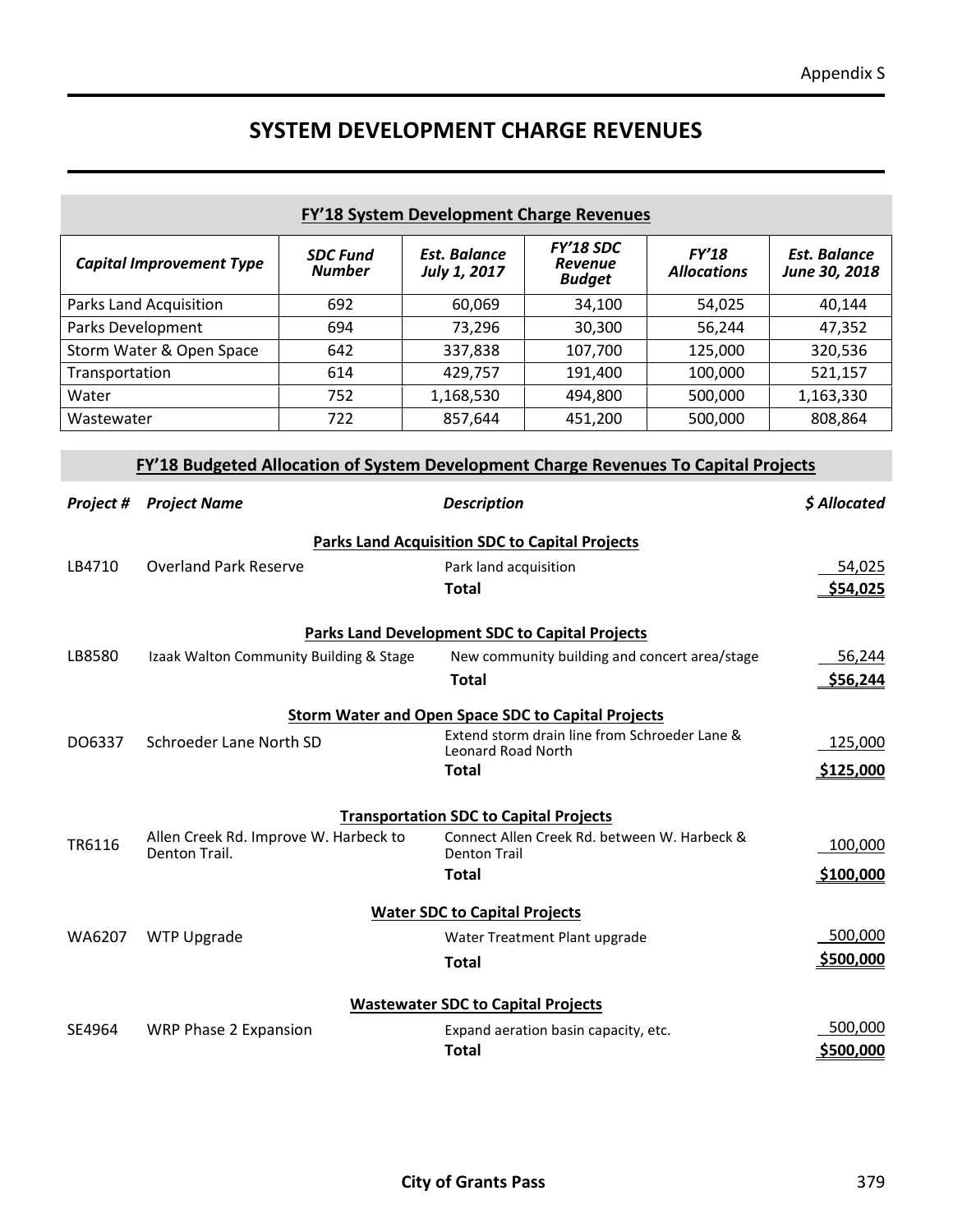Accrual basis of accounting: Method of accounting that recognizes the financial effect of transactions, events and interfund activities when they occur, regardless of the timing of related cash flows. Differs from GAAP Accrual Basis in that while capital outlays are recognized as expenditures; depreciation and amortization are not.

Activity: A subdivision of the city organization responsible for one or more specific functions. A combination of people, technology, supplies, methods and environment that produces a given product or service.

Activity generated revenues: Monies directly generated by activity efforts, for example: fees, licenses/permits, fines and rents, or revenues required to be allocated to specific activities such as special tax levies.

Adopted budget: The financial plan adopted by the Council.

Agency fund: Funds used to report resources held by the reporting government in a purely custodial capacity (assets equal liabilities). Agency funds typically involve only the receipt, temporary investment and remittance of fiduciary resources to individuals, private organizations or other governments.

Annexation: The incorporation of land into an existing city with a resulting change in the boundaries of this city.

Appropriation: The legal authorization granted by the governing body to make expenditures for specific purposes.

Assessed Value: The value set by the County Assessor on real and personal taxable property as a basis for levying taxes. The value can only be raised three percent per year on existing property, or by new construction.

Assessment: Value set on real and personal taxable property as a basis for levying taxes. The County Assessor sets this value.

**B**asis of Accounting: The criteria governing the timing of the recognition of transactions and events. The City's budget for governmental type funds – General Fund, Special Revenue Funds, Debt Service and Capital Projects Funds are prepared using the modified accrual basis of accounting. For the proprietary funds – Water, Wastewater and all the Internal Service Funds, the budget is prepared on a full accrual basis.

Beginning Balance: The amount of unexpended funds carried forward from one fiscal year to another.

Bonds: A written promise to pay a specified sum of money (called the face value or principal amount) at a specified date in the future (called the maturity date) together with periodic interest at a specified rate.

Budget: A written report of the local government's comprehensive financial plan for one budget period. It must include a balanced statement of actual revenues and expenditures during each of the last two budget periods and estimated revenues and expenditures for the current and upcoming budget periods.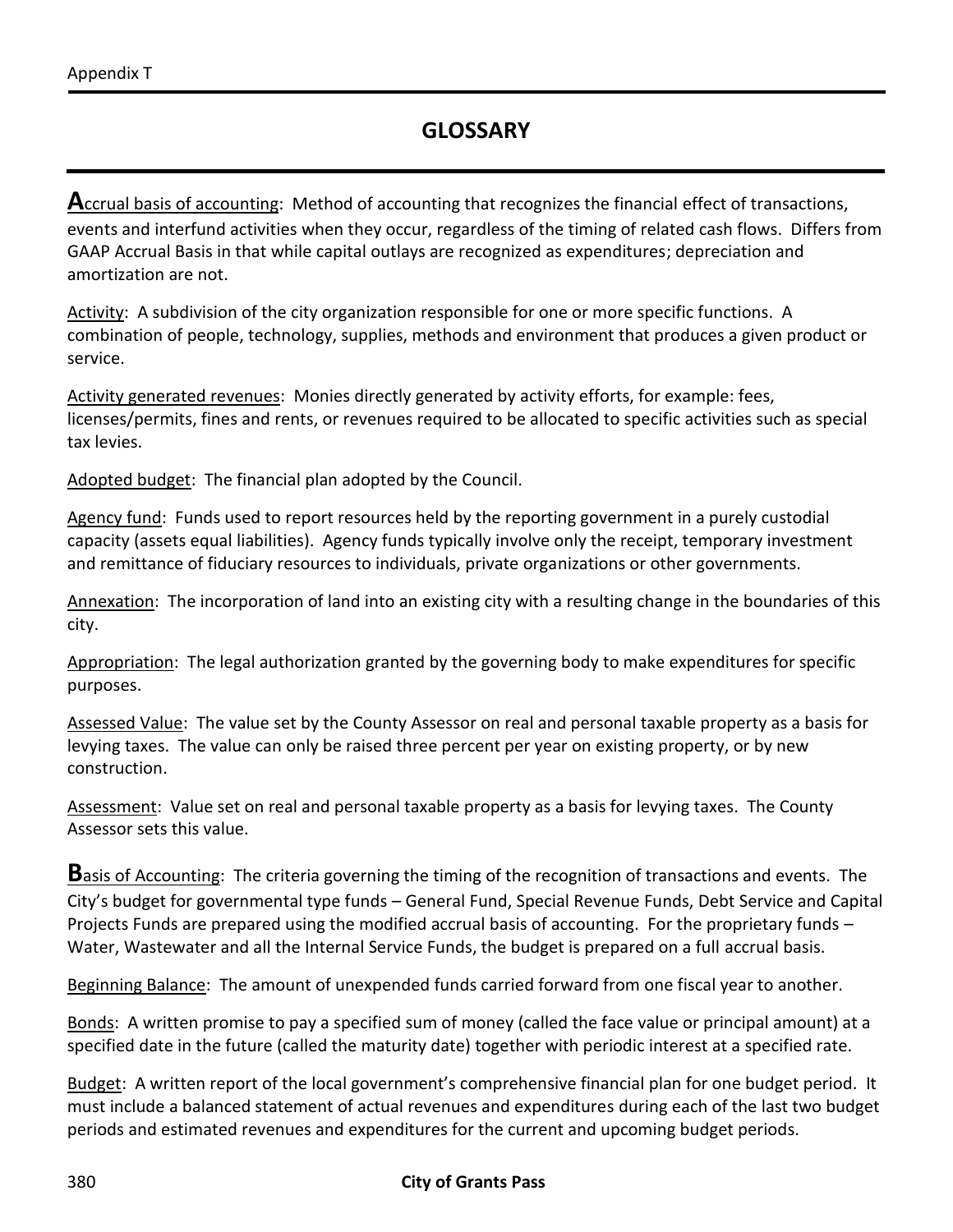Budget Committee: The budget planning board of the City, consisting of eight Councilors and eight community members, appointed by the Council to serve three-year terms.

Budget Phases: Local budget law and City procedures require that the adopted budget for each fiscal year be the result of a process that requires input by the City Council, management and citizens before final appropriations are authorized. These steps include:

- *Proposed Budget* The document developed by City management based on requests for programs and appropriations from staff, and reviewed by the Budget Committee in a public hearing.
- *Approved Budget* The Proposed Budget is reviewed, modified and developed into the Approved Budget that is then submitted to the City for adoption following additional public hearing(s).
- *Adopted Budget* The acceptance of the Approved Budget which includes authorized actual appropriations. In addition to the Budget Resolution, the Council adopts (in separate Resolutions) rates, charges and other actions relating to City operations.

**C**.D.B.G.: Community Development Block Grant providing low interest or no interest loans for housing.

Capacity depletion reserve: A special reserve account that includes funds collected through new service charges and surcharges to customers that will be used to expand the sewer system to accommodate additional customers.

Capital Improvement Projects: The plan or schedule of project expenditures for public facilities and infrastructure (buildings, roads, etc.) with estimated costs, sources of funding and timing of work, over a fixed period of several future years.

Capital Outlay: Expenditures which result in the acquisition of, or addition to, fixed assets.

Charges for services: A charge from a city activity for services directly delivered to another activity.

Community Development Block Grant (CDBG): Funds originating with the federal government and distributed by the state, used to improve urban areas.

Contingency: An appropriation amount in a given fund to cover unforeseen events that occur during the budget year. Expenditure of the contingency fund does not require a supplemental budget or public hearing. However, it does require City Council action by resolution to transfer the contingency to an appropriation level.

Contractual services: Services that the City hires from outside the City organization.

Customer: The recipient of a product or service provided by the City. Internal customers are usually City departments, employees, or officials who receive products or services provided by another City Department. External customers are usually citizens, neighborhoods, community organizations, businesses, or other public entities that receive products or services provided by a City Department.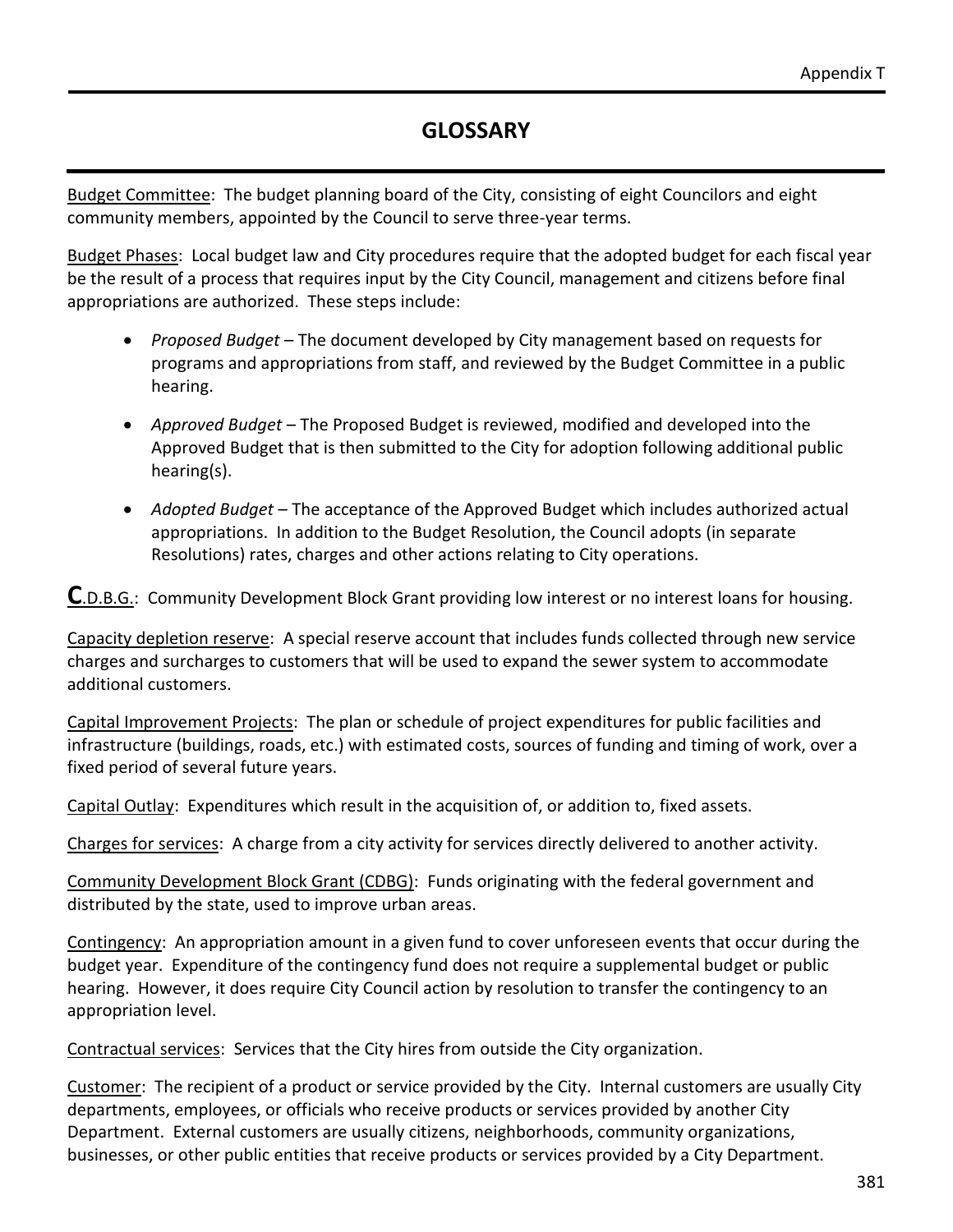**D**.A.R.E.: Drug Awareness Resistance Education.

Debt service: Expenses for interest and principal payment on borrowed funds.

Debt Service Reserve: Funds mandated to be set aside for the term of the obligation as stipulated by loan agreements or bond covenants at the onset of incurred debt. These monies serve as a reserve for principal payments, should other revenues be insufficient.

Direct charges: Charges for supervision, space rental, utility charges and finance services that are used by the activity.

DEQ: Department of Environmental Quality.

**E**mployee Benefits: The non-salary part of an employee's total compensation. A typical benefit package includes such things as Social Security taxes, health insurance, retirement and worker's compensation insurance.

Ending balance: The excess of the fund's assets and estimated revenues for the period over its liabilities and appropriations for the period, available for appropriation in the following year.

Enterprise Fund: A fund established to account for operations that are financed and operated in a manner similar to private business enterprises. Enterprise funds are self-supporting.

Enterprise Zone: State-designated area within the City in which businesses can qualify for three to five years of property tax abatement on significant new plant and equipment investments.

Expenditures: The spending of money by the City for the programs and projects included within the adopted budget.

**Fiduciary funds:** Funds used to report assets held in a trustee or agency capacity for others and which therefore cannot be used to support the government's own programs.

Fiscal year: The twelve-month period from July 1 to June 30 for which the annual budget of the City is prepared and adopted.

Fixed assets: Assets with a long-term character, such as land, buildings, furniture and other equipment.

FOG: Fats, Oils and Grease education/enforcement program.

Franchise tax: A fee paid for a special privilege granted by a government permitting the use of public property, i.e., city streets, which usually includes regulation and monopoly.

FTE: Full Time Equivalent.

Fund: A division in the budget, with independent fiscal and accounting requirements, with a self-balancing set of accounts recording cash and other financial resources, together with all related liabilities and changes in these assets and liabilities.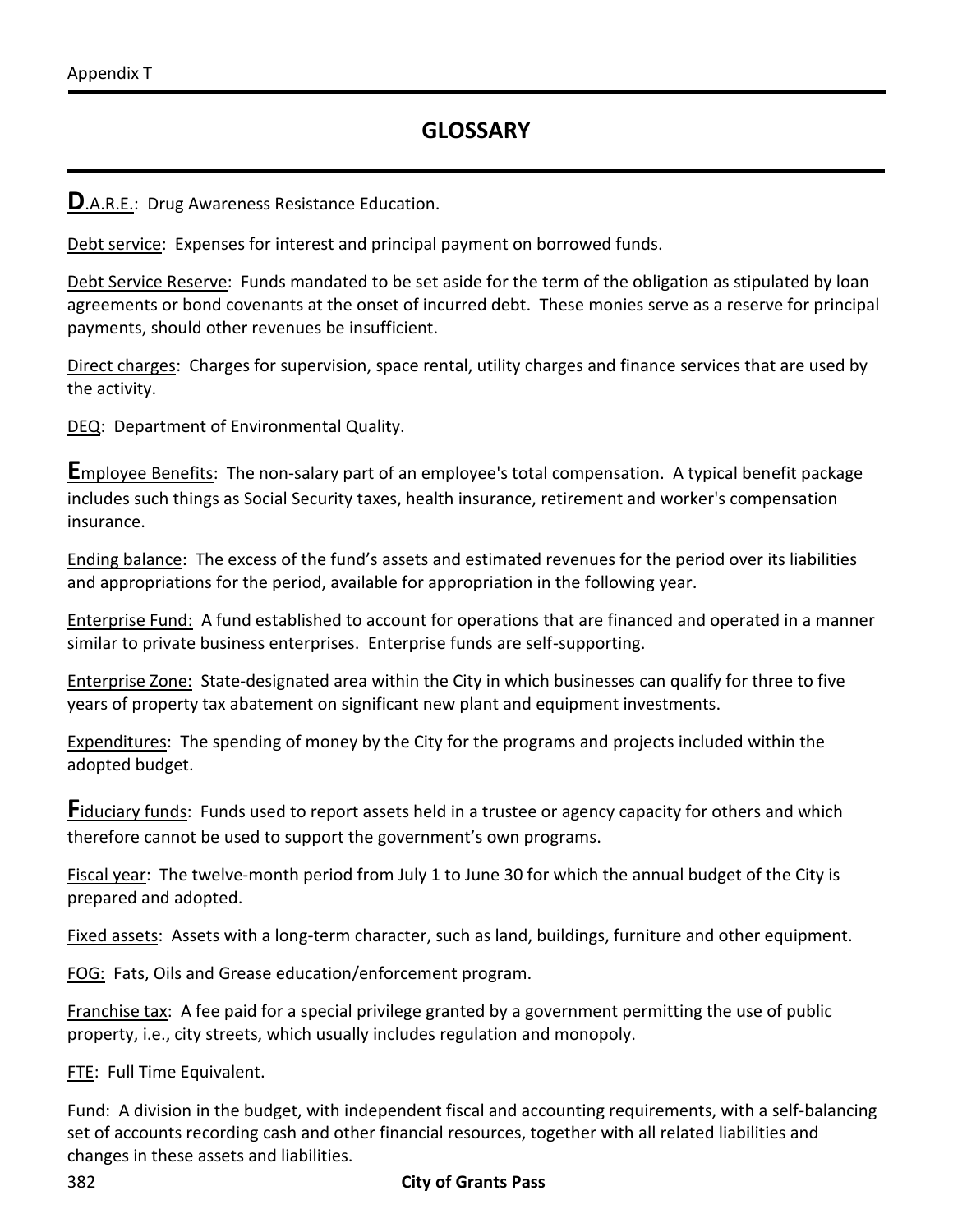Fund Balance:

- Governmental Type Funds: The budgeted Fund Balance represents the difference between assets and liabilities. Inventory values and long-term obligations are not included. Contingencies are appropriated as an expense in each fund and available for authorization by the governing body to spend. If not spent those resources become part of the new fiscal year's beginning balance; yet from a budgetary standpoint they decrease the budgeted ending fund balance.
- Proprietary Type Funds: The budgeted fund balance represents the difference between assets and liabilities less the net value of fixed assets, long-term debt and any required debt reserves. Contingencies are appropriated as an expense in each fund and available for authorization by the governing body to spend. If not spent these resources become part of the new fiscal year's beginning balance; yet from a budgetary standpoint they decrease the budgeted ending fund balance.

**G**.A.S.B. 34: (Government Accounting Standards Board Pronouncement #34) A new reporting model for financial statements presented in the Comprehensive Annual Financial Report (CAFR) in order to reflect government activity in a manner similar to the private sector.

G.I.S.: Geographic Information System is an electronic tool, which integrates maps with tabular databases to produce information about properties or areas with specific characteristics. Data fields include land use, size, value, ownership, utilities, tax assessments and development.

G.R.I.P: The Grants Pass Rural/Metro Interagency Program whereby the City contracts with Rural/Metro, a private fire protection firm, to provide personnel and resources for extra-ordinary emergency events.

General Fund: The major operating fund that includes policy and legislation, public safety, development and parks programs. It accounts for all revenues and expenditures not otherwise required to be accounted for in a specially designated fund.

General Obligation Debt: Long-term debt that is backed by the full faith and credit of the City's ratepayers based on the assessed value of real property.

Goal: A long-range desirable development attained by time phased objectives as outlined in the Strategic Plan, designed to carry out a strategy.

Grant: A contribution by one governmental unit to another unit. The contribution is usually made to aid in the support of a specified function (for example wastewater plant expansion), but it is sometimes also for general purposes.

**H**arbeck-Fruitdale Sewer Service District: This district, an independent entity, is responsible for the collection of deferred assessment liens for the initial hook-up to sewer services. All infrastructures serving the area is owned and maintained by the City.

**ISTEA: Intermodal Surface Transportation Efficiency Act is a grant to encourage various types of** transportation.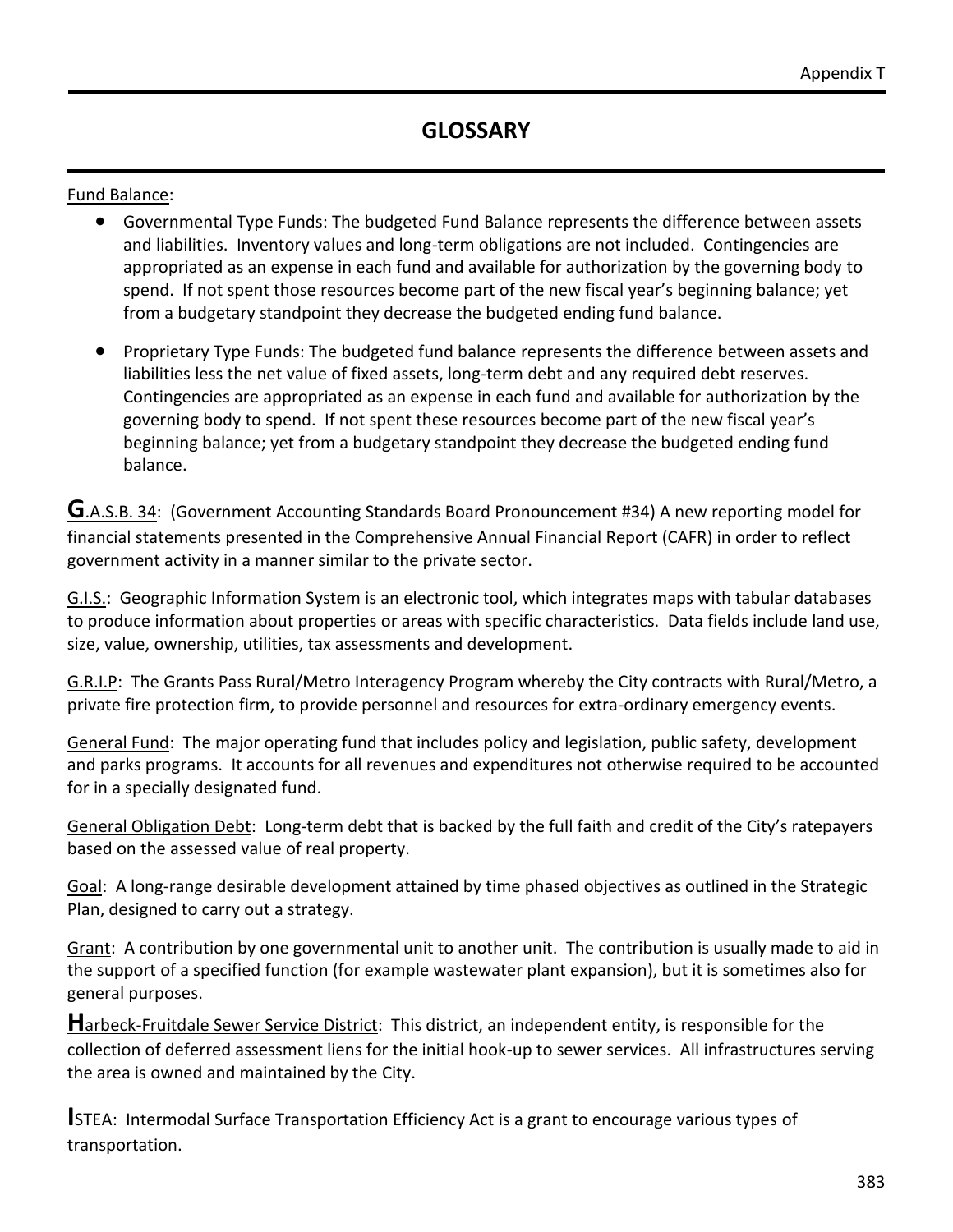Indirect Charges: General administrative charges that cover overall management, personnel and legal services.

**K**-9: Police Officer assisted by a canine (Police Service dog).

**Local Improvement District (LID):** A funding district, initiated by property owners within an area, used to distribute costs for capital projects, which are deemed to primarily benefit those properties, evenly for all owners in the district.

Local Option Levy: A short-term levy (up to five years for operating purposes and up to ten years for capital improvements) outside of the permanent tax rate limit, which must be approved by the voters in a manner consistent with Measure 50 requirements.

**M**ajor fund: Ideally, governments would report a separate column for each individual governmental or proprietary fund in their basic financial statements. (Note only governmental and proprietary funds may be designated as major. Internal Service Funds by definition are non-major.) For most governments however this is infeasible given the number of funds so authoritative accounting standards mandate the presentation of a separate column only for major funds while data from all of the non-major funds are aggregated into a single column.

The Governmental Accounting Standards Board provides a series of tests to determine a major fund based on relative size (at least 10% of the total for governmental or enterprise funds and 5% of the total for governmental and enterprise funds) or qualitative factors (when government officials believe it is particularly important to financial statement users.)

Measure 5: A ballot measure approved by Oregon voters on November 6, 1990. The measure placed a declining rate limit on taxes for schools and a rate limit of \$10.00 per \$1,000 assessed valuation on the consolidated taxes of all other governments.

Measure 50: A ballot measure approved by Oregon voters at the special election held on May 20, 1997 and contained in Article XI, Section 11 of the Oregon Constitution. Measure 50 repeals a previously approved property tax reduction measure known as Measure 47 and replaces it with a new ad valorem property tax limitation. In short, Measure 50 cuts district levies, rolls back assessed values, limits future taxable value increases, establishes permanent tax rate limits, allows for local option levies and retains Measure 5 limits.

Modified accrual basis of accounting: Basis of accounting according to which (a) revenues are recognized in the accounting period in which they become available and measurable and (b) expenditures are recognized in the accounting period in which the fund liability is incurred, if measurable, except for the unmatured interest on general long-term debt and certain similar accrued obligations, which should be recognized when due.

**O**.E.D.D. Grant: A grant from the Oregon Economic Development Department.

OMEP: Oregon Manufacturing Extension Partnership.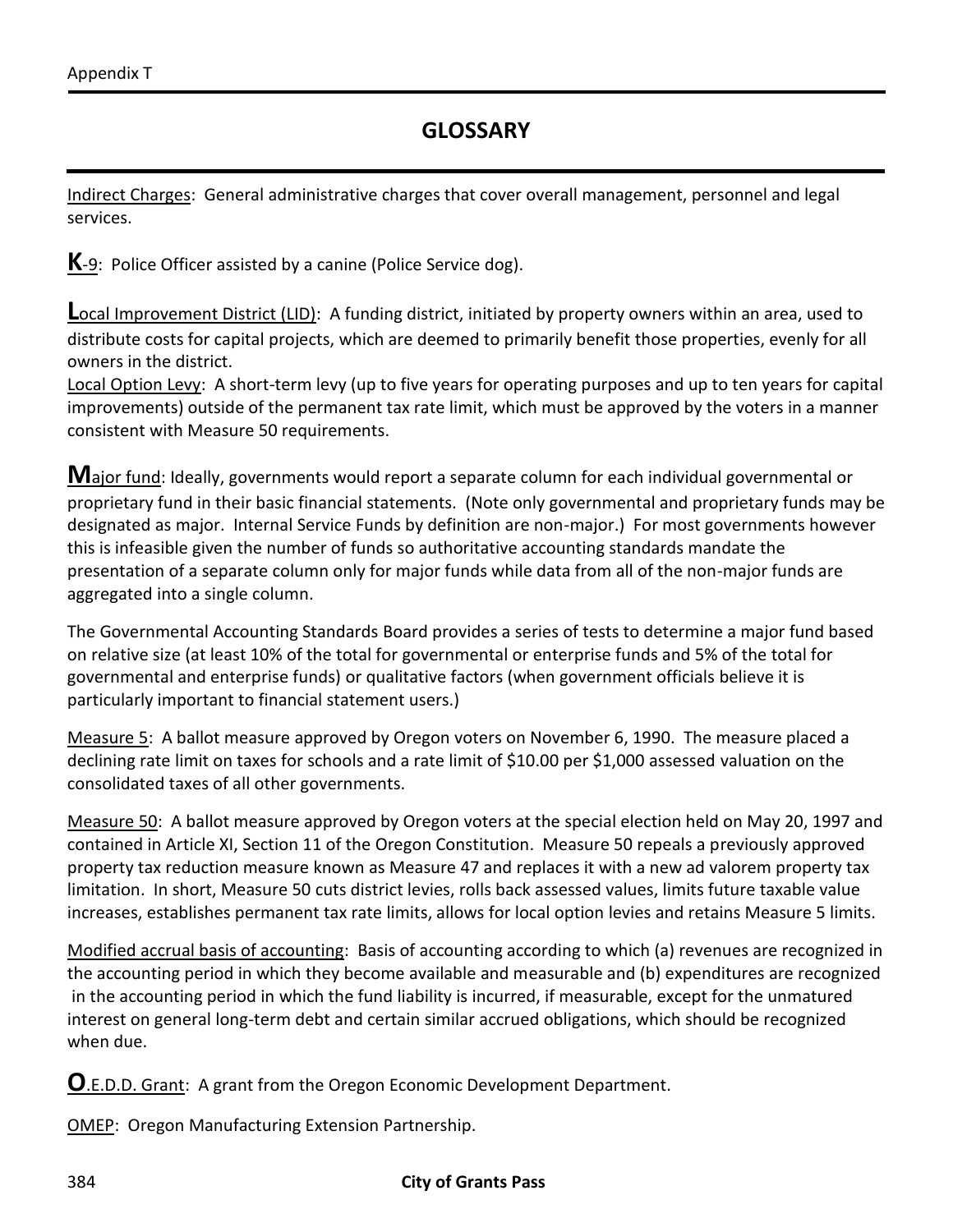Operating budget: That part of the budget that includes the main services of the City; public safety, policy, parks, development, transportation, water, wastewater and solid waste. The means by which the financing of acquisitions, spending and service delivery activities of a government are controlled.

Oregon Revised Statute (ORS): Oregon laws established by the legislature.

**P**arkway Redevelopment Agency: This independent entity, totally funded by tax increment receipts, achieves its mission through the construction of capital projects, implementation of the job incentive program and recruitment to and expansion of business within the agency's boundaries.

PAVE: Performance Audit, Visioning & Enhancement Committee.

Performance Indicators: Statistical measures which are collected to show impact of dollars on City services.

Performance Measurements: A management tool used to measure workload, efficiency, effectiveness and productivity measures for purposes of evaluating service delivery, recognizing achievements and identifying improvement areas.

Permanent Tax Rate Limit: The rate per thousand dollars of Assessed Value that is the maximum that can be levied for government operations, as established by Measure 50.

Personnel Services: Costs for employees including salary, overtime, health and accident insurance premiums, social security and retirement premiums, unemployment insurance and other miscellaneous charges for employees.

Program: A group of related activities to accomplish a major service or function.

**R.C.C.:** Rogue Community College.

R.S.S.S.D.: The Redwood Sanitary Sewer Service District, an independent entity that provides sewer service to its district patrons. The district contracts with the City of Grants Pass for maintenance and operation of its collection and pumping system, and treatment of its solids.

Reserve funds: Established to accumulate money from one fiscal year to another for a specific purpose.

Resources: Total funds available, which include the estimated balances on hand at the beginning of the fiscal year, plus all revenues, anticipated being collected during the year.

Revenue: Monies received or anticipated during the year through such sources as taxes, fines, fees, grants or service charges, which can be used to finance City services.

Revenue bonds: A type of bond for which the payments (principal and interest) are made from the earnings of the enterprise for which the bonds were issued.

**S**olid Waste Fund: A special revenue fund used to account for the proceeds and expenditures of the landfill general operation in addition to the reserves for closure and post-closure costs.

SOREDI: Southern Oregon Regional Economic Development Inc.